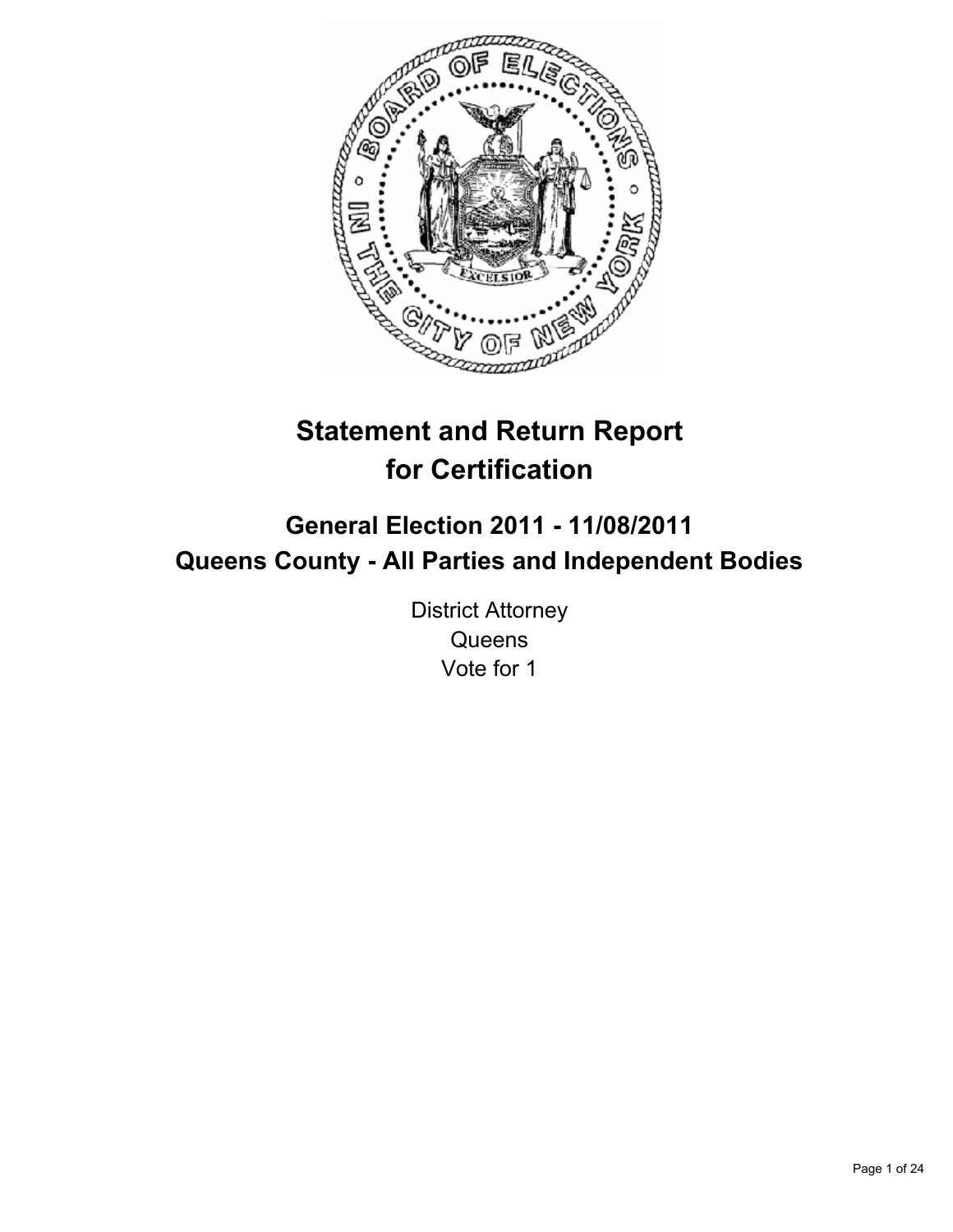

| <b>PUBLIC COUNTER</b>                                    | 2,034    |
|----------------------------------------------------------|----------|
| <b>EMERGENCY</b>                                         | 0        |
| <b>ABSENTEE/MILITARY</b>                                 | 163      |
| <b>FEDERAL</b>                                           | 0        |
| <b>SPECIAL PRESIDENTIAL</b>                              | $\Omega$ |
| <b>AFFIDAVIT</b>                                         | 12       |
| <b>Total Ballots</b>                                     | 2,209    |
| Less - Inapplicable Federal/Special Presidential Ballots | $\Omega$ |
| <b>Total Applicable Ballots</b>                          | 2,209    |
| RICHARD A. BROWN (DEMOCRATIC)                            | 1,256    |
| RICHARD A. BROWN (REPUBLICAN)                            | 511      |
| RICHARD A. BROWN (CONSERVATIVE)                          | 157      |
| <b>KERRY KATSHORIS (WRITE-IN)</b>                        |          |
| LUIS CARRERO (WRITE-IN)                                  | 1        |
| MICKEY MOUSE (WRITE-IN)                                  | 1        |
| NO NAME (WRITE-IN)                                       | 1        |
| NONE OF THE ABOVE (WRITE-IN)                             | 1        |
| <b>Total Votes</b>                                       | 1,929    |
| Unrecorded                                               | 280      |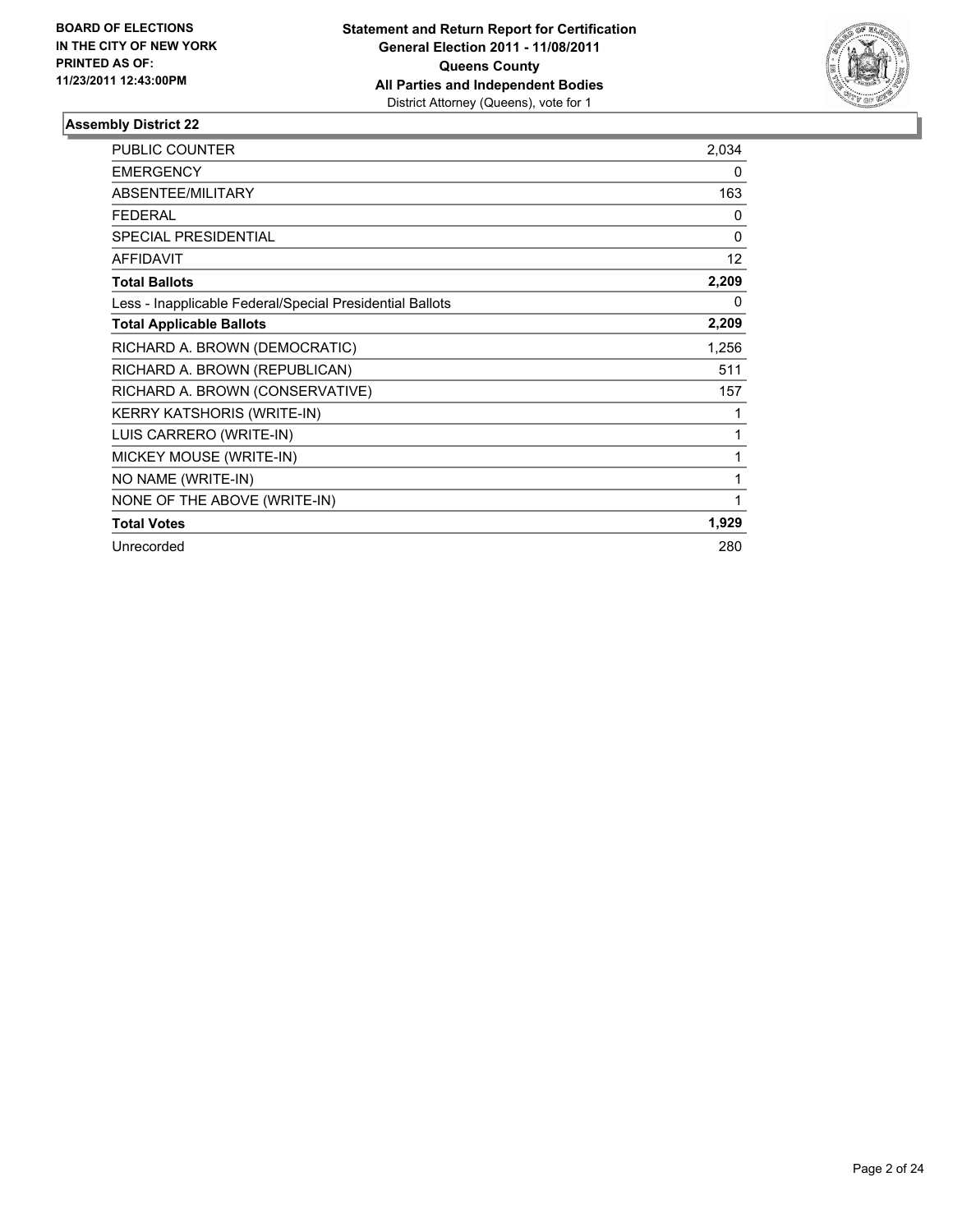

| <b>PUBLIC COUNTER</b>                                    | 3,926 |
|----------------------------------------------------------|-------|
| <b>EMERGENCY</b>                                         | 2     |
| ABSENTEE/MILITARY                                        | 449   |
| <b>FEDERAL</b>                                           | 0     |
| <b>SPECIAL PRESIDENTIAL</b>                              | 0     |
| <b>AFFIDAVIT</b>                                         | 18    |
| <b>Total Ballots</b>                                     | 4,395 |
| Less - Inapplicable Federal/Special Presidential Ballots | 0     |
| <b>Total Applicable Ballots</b>                          | 4,395 |
| RICHARD A. BROWN (DEMOCRATIC)                            | 2,037 |
| RICHARD A. BROWN (REPUBLICAN)                            | 1,201 |
| RICHARD A. BROWN (CONSERVATIVE)                          | 672   |
| ANTHONY BELLANTANI (WRITE-IN)                            | 1     |
| ANTHONY WEINER (WRITE-IN)                                | 1     |
| BEN LAMPERT (WRITE-IN)                                   | 1     |
| D DOBLACK (WRITE-IN)                                     | 1     |
| DAN TUEBUITY (WRITE-IN)                                  | 1     |
| EUGENE FALIRE (WRITE-IN)                                 | 1     |
| EVERLY BROWN (WRITE-IN)                                  | 5     |
| <b>GORDEN BROWN (WRITE-IN)</b>                           | 1     |
| HENRY MALINOWSKI (WRITE-IN)                              | 1     |
| HERMAN CAIN (WRITE-IN)                                   | 1     |
| HOWARD SCHWACH (WRITE-IN)                                | 1     |
| JAMES O'BRIEN (WRITE-IN)                                 | 1     |
| JANE DEACY (WRITE-IN)                                    | 1     |
| JOE MOUESEQ (WRITE-IN)                                   | 1     |
| JOHN CAVANAGH (WRITE-IN)                                 | 1     |
| JOHN SULLIVAN (WRITE-IN)                                 | 1     |
| JOSEPH MURE (WRITE-IN)                                   | 1     |
| <b>KEVIN AITA (WRITE-IN)</b>                             | 1     |
| LEW SIMON (WRITE-IN)                                     | 3     |
| MATZO BALL (WRITE-IN)                                    | 1     |
| MICHAEL DAILY (WRITE-IN)                                 | 1     |
| MICKEY MOUSE (WRITE-IN)                                  | 1     |
| NO NAME (WRITE-IN)                                       | 1     |
| PAUL SOLOMAN (WRITE-IN)                                  | 1     |
| T BONE PICKENS (WRITE-IN)                                | 1     |
| TOMMY RAYDER (WRITE-IN)                                  | 1     |
| WL BAKER (WRITE-IN)                                      | 1     |
| <b>Total Votes</b>                                       | 3,943 |
| Unrecorded                                               | 452   |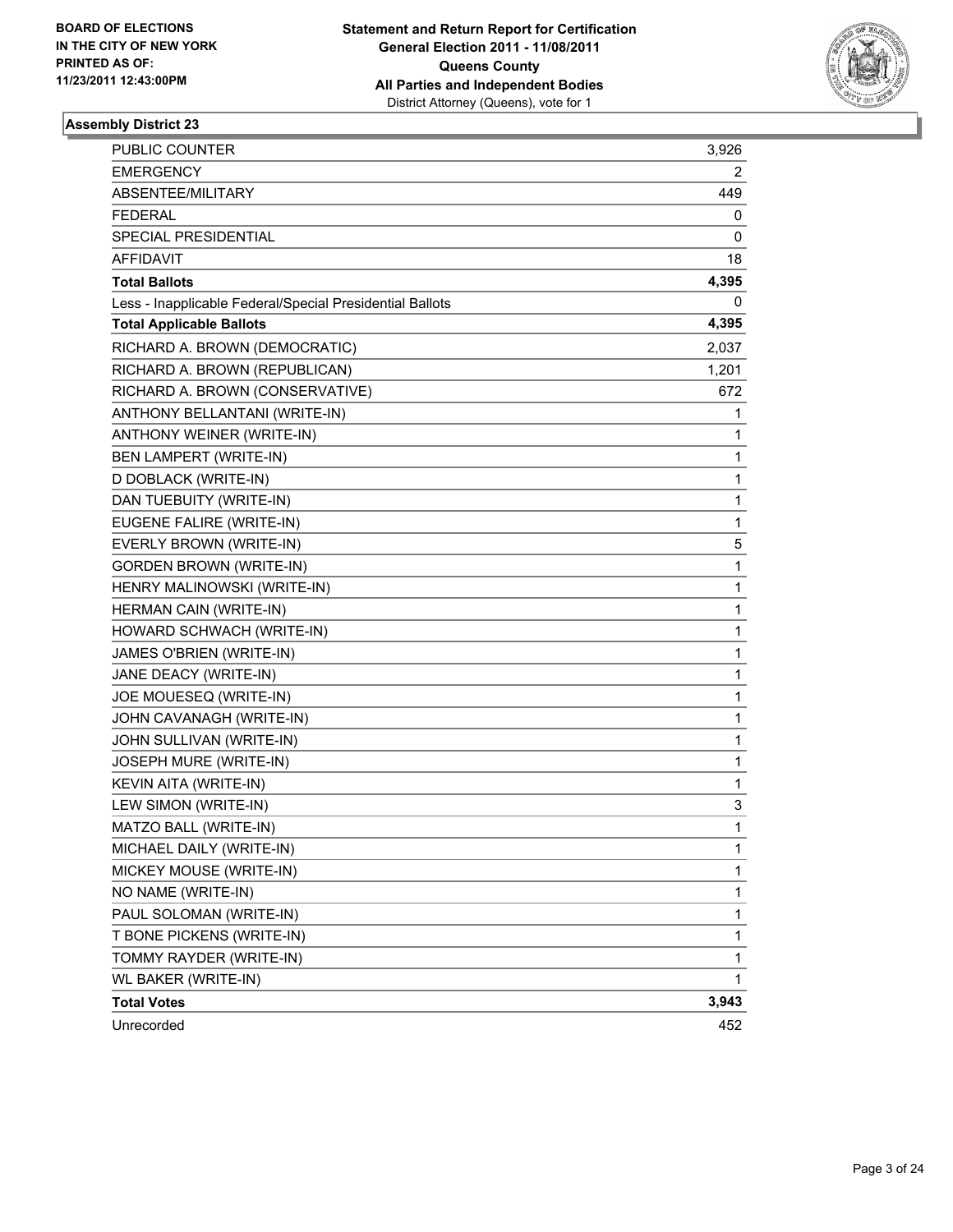

| PUBLIC COUNTER                                           | 3,783          |
|----------------------------------------------------------|----------------|
| <b>EMERGENCY</b>                                         | 0              |
| ABSENTEE/MILITARY                                        | 282            |
| <b>FEDERAL</b>                                           | 0              |
| <b>SPECIAL PRESIDENTIAL</b>                              | 0              |
| <b>AFFIDAVIT</b>                                         | 11             |
| <b>Total Ballots</b>                                     | 4,076          |
| Less - Inapplicable Federal/Special Presidential Ballots | 0              |
| <b>Total Applicable Ballots</b>                          | 4,076          |
| RICHARD A. BROWN (DEMOCRATIC)                            | 2,176          |
| RICHARD A. BROWN (REPUBLICAN)                            | 1,055          |
| RICHARD A. BROWN (CONSERVATIVE)                          | 492            |
| A KIRKE BARTLEY (WRITE-IN)                               | 2              |
| ATHANASIOS ARNIOTIS (WRITE-IN)                           | 1              |
| <b>BOB FREDRICH (WRITE-IN)</b>                           | 1              |
| CARMINE CIPOLLA (WRITE-IN)                               | $\overline{c}$ |
| CHARLES BARRON (WRITE-IN)                                | 1              |
| CORINNE WEISBERG (WRITE-IN)                              | 1              |
| DAVID CHIANG (WRITE-IN)                                  | 1              |
| EDWARD L FOX (WRITE-IN)                                  | $\mathbf{1}$   |
| EMMANUEL KOSSARIS (WRITE-IN)                             | 1              |
| EVERLY BROWN (WRITE-IN)                                  | 7              |
| JOEL BLUMENFELD (WRITE-IN)                               | 5              |
| JOHN SANTUCCI (WRITE-IN)                                 | $\mathbf 1$    |
| MICKEY MOUSE (WRITE-IN)                                  | $\overline{c}$ |
| NO FIRST/LAST NAME (WRITE-IN)                            | 4              |
| NO NAME (WRITE-IN)                                       | $\overline{2}$ |
| ROBERT C MCGANN (WRITE-IN)                               | $\overline{c}$ |
| ROCCO DIRICO (WRITE-IN)                                  | 1              |
| STUART H COHEN (WRITE-IN)                                | 1              |
| T BONE PICKENS (WRITE-IN)                                | $\overline{2}$ |
| <b>Total Votes</b>                                       | 3,761          |
| Unrecorded                                               | 315            |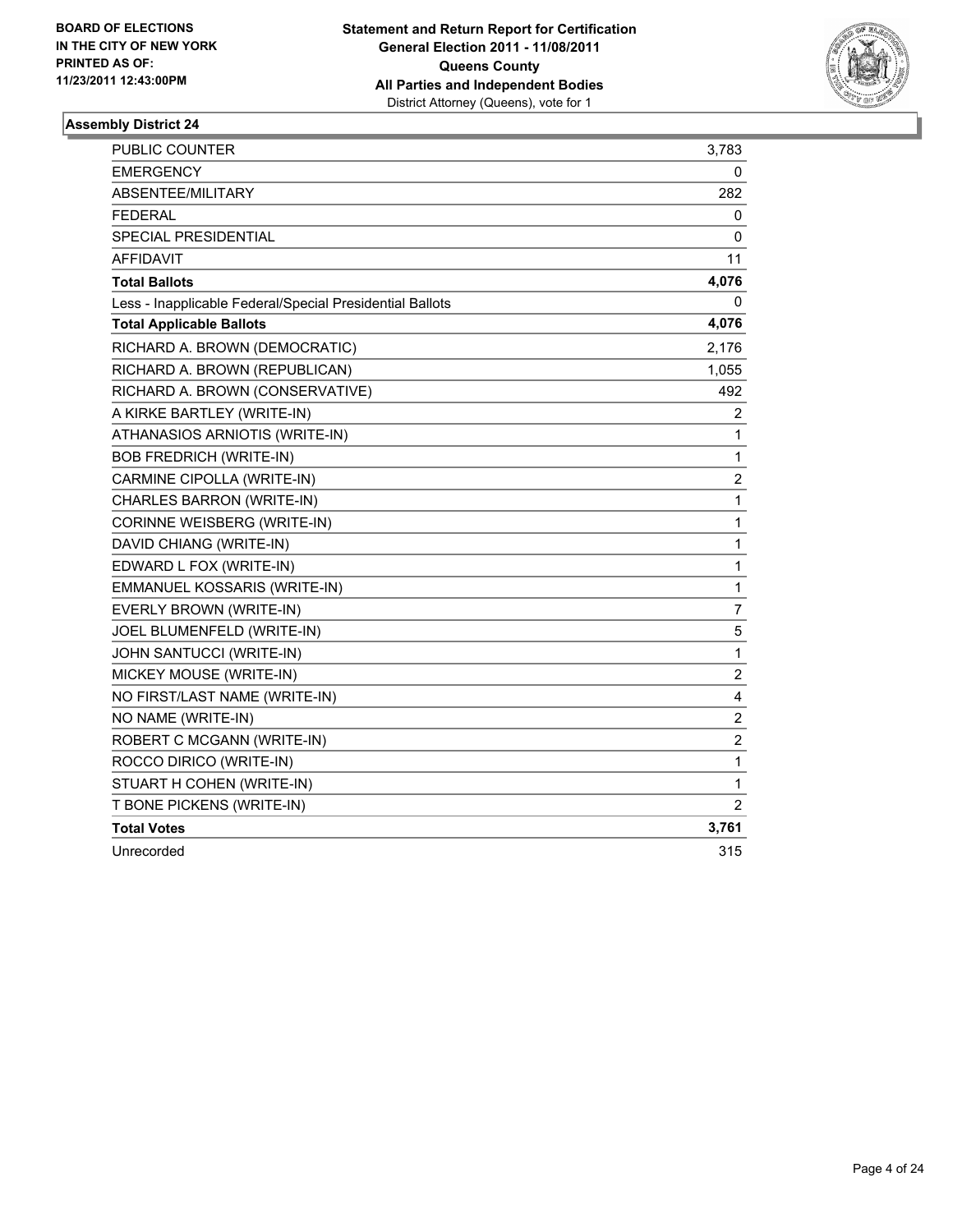

| <b>PUBLIC COUNTER</b>                                    | 2,400        |
|----------------------------------------------------------|--------------|
| <b>EMERGENCY</b>                                         | 0            |
| ABSENTEE/MILITARY                                        | 212          |
| <b>FEDERAL</b>                                           | 0            |
| SPECIAL PRESIDENTIAL                                     | $\mathbf{0}$ |
| <b>AFFIDAVIT</b>                                         | 18           |
| <b>Total Ballots</b>                                     | 2,630        |
| Less - Inapplicable Federal/Special Presidential Ballots | 0            |
| <b>Total Applicable Ballots</b>                          | 2,630        |
| RICHARD A. BROWN (DEMOCRATIC)                            | 1,303        |
| RICHARD A. BROWN (REPUBLICAN)                            | 689          |
| RICHARD A. BROWN (CONSERVATIVE)                          | 297          |
| ANDERSON DELVALLE (WRITE-IN)                             | 1            |
| <b>BRET FERTY (WRITE-IN)</b>                             | 1            |
| DAVID BART (WRITE-IN)                                    | 1            |
| EVERLY BROWN (WRITE-IN)                                  | 17           |
| <b>GREGORY LACHAGA (WRITE-IN)</b>                        | 1            |
| <b>MARK GUTMAN (WRITE-IN)</b>                            | 1            |
| MATTHEW DINEEN (WRITE-IN)                                | 1            |
| MIKE BLOOMBERG (WRITE-IN)                                | 1            |
| NO NAME (WRITE-IN)                                       | 3            |
| PETER CARROZZO (WRITE-IN)                                | $\mathbf{1}$ |
| SANTA CLAUS (WRITE-IN)                                   | 1            |
| STEVEN SILBERBLATT (WRITE-IN)                            | 1            |
| THOMAS HILLGARDNER (WRITE-IN)                            | 1            |
| WELDON LAM (WRITE-IN)                                    | $\mathbf{1}$ |
| <b>Total Votes</b>                                       | 2,321        |
| Unrecorded                                               | 309          |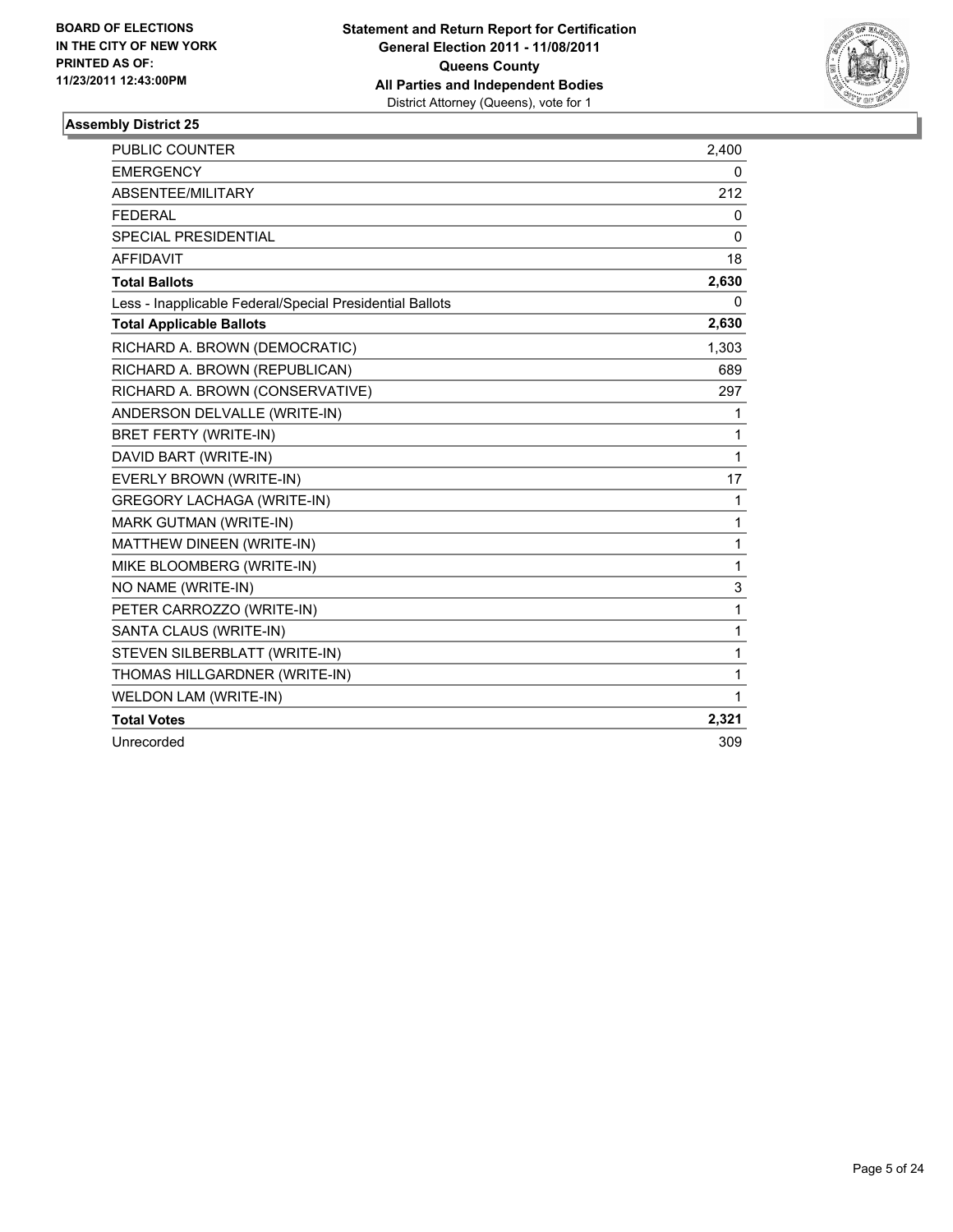

| <b>PUBLIC COUNTER</b>                                    | 4,493 |
|----------------------------------------------------------|-------|
| <b>EMERGENCY</b>                                         | 0     |
| ABSENTEE/MILITARY                                        | 375   |
| <b>FEDERAL</b>                                           | 0     |
| SPECIAL PRESIDENTIAL                                     | 0     |
| <b>AFFIDAVIT</b>                                         | 23    |
| <b>Total Ballots</b>                                     | 4,891 |
| Less - Inapplicable Federal/Special Presidential Ballots | 0     |
| <b>Total Applicable Ballots</b>                          | 4,891 |
| RICHARD A. BROWN (DEMOCRATIC)                            | 2.284 |
| RICHARD A. BROWN (REPUBLICAN)                            | 1,432 |
| RICHARD A. BROWN (CONSERVATIVE)                          | 611   |
| <b>ANYONE ELSE (WRITE-IN)</b>                            | 1     |
| <b>DEAN MARSON (WRITE-IN)</b>                            | 1     |
| EVERLY BROWN (WRITE-IN)                                  | 1     |
| FRANK PADAVAN (WRITE-IN)                                 | 3     |
| JOHN STATOUDAKIS (WRITE-IN)                              | 1     |
| KARA K MILLER (WRITE-IN)                                 | 1     |
| KENNETH STEIN (WRITE-IN)                                 | 1     |
| MICKEY MOUSE (WRITE-IN)                                  | 1     |
| MILDRED HOLMES (WRITE-IN)                                | 1     |
| NO FIRST/LAST NAME (WRITE-IN)                            | 1     |
| RUSS RAFFE (WRITE-IN)                                    | 1     |
| STEVE BEHAR (WRITE-IN)                                   | 1     |
| <b>Total Votes</b>                                       | 4,341 |
| Unrecorded                                               | 550   |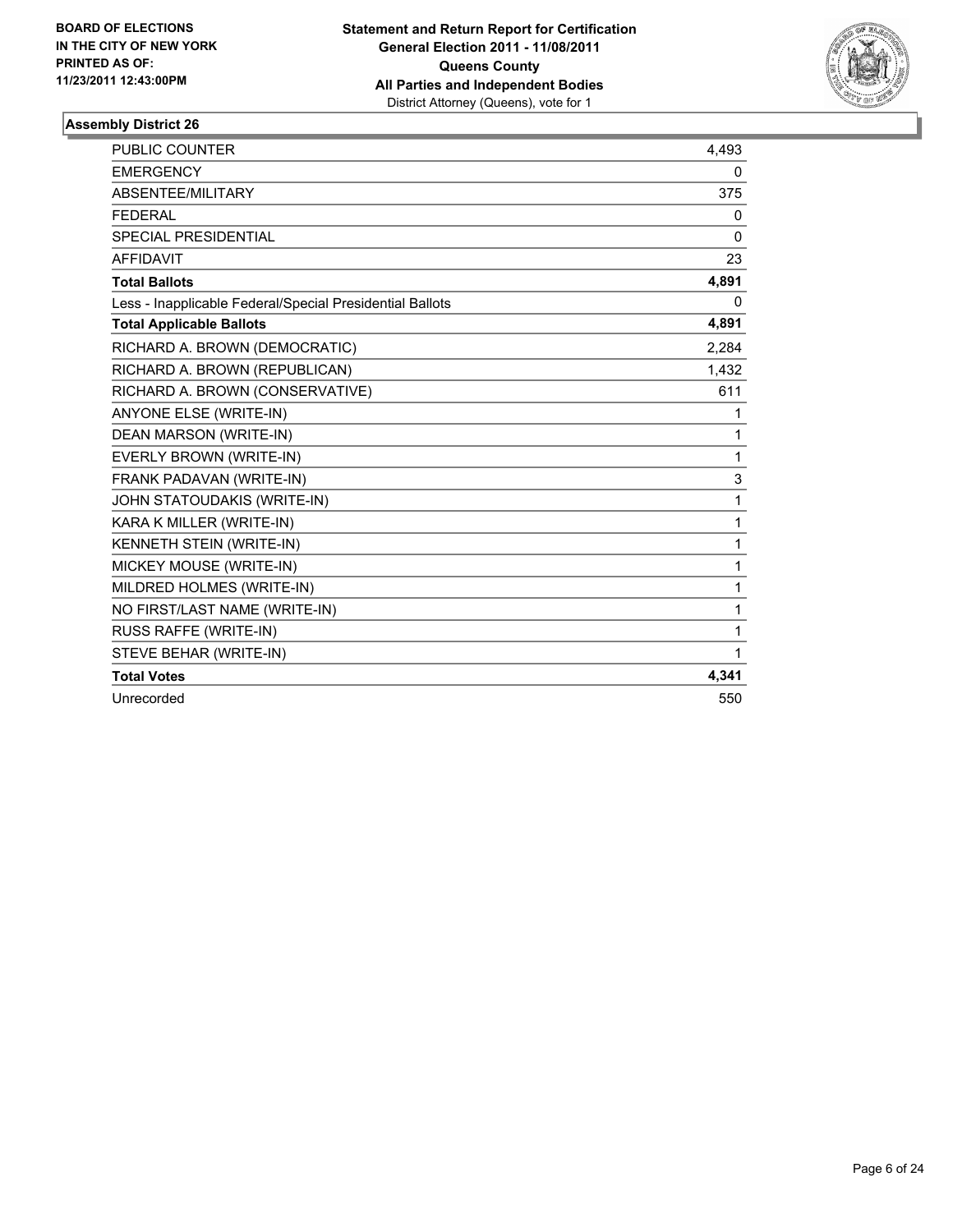

| PUBLIC COUNTER                                           | 2,905          |
|----------------------------------------------------------|----------------|
| <b>EMERGENCY</b>                                         | 0              |
| ABSENTEE/MILITARY                                        | 273            |
| <b>FEDERAL</b>                                           | 0              |
| <b>SPECIAL PRESIDENTIAL</b>                              | 0              |
| <b>AFFIDAVIT</b>                                         | 13             |
| <b>Total Ballots</b>                                     | 3,191          |
| Less - Inapplicable Federal/Special Presidential Ballots | 0              |
| <b>Total Applicable Ballots</b>                          | 3,191          |
| RICHARD A. BROWN (DEMOCRATIC)                            | 1,813          |
| RICHARD A. BROWN (REPUBLICAN)                            | 745            |
| RICHARD A. BROWN (CONSERVATIVE)                          | 277            |
| CHRISTOPHER LOGAN HEALY (WRITE-IN)                       | 1              |
| CHUCK TESTA (WRITE-IN)                                   | 1              |
| DAFFY DUCK (WRITE-IN)                                    | $\mathbf{1}$   |
| DAVID KIRSCHNER (WRITE-IN)                               | 1              |
| DIANA D WALCOTT (WRITE-IN)                               | 1              |
| DOUGLAS BRIGANDI (WRITE-IN)                              | 1              |
| EUGENE GIRIN (WRITE-IN)                                  | 1              |
| EVERLY BROWN (WRITE-IN)                                  | 3              |
| <b>GEORGE PAPANDREOU (WRITE-IN)</b>                      | 1              |
| <b>GODRON IVASH (WRITE-IN)</b>                           | 1              |
| <b>GREGORY FINGER (WRITE-IN)</b>                         | 1              |
| LOWELL RAPAPORT (WRITE-IN)                               | 1              |
| MARK A KOVACH (WRITE-IN)                                 | $\overline{c}$ |
| MARK GREEN (WRITE-IN)                                    | 1              |
| MARTIN GOLDMAN (WRITE-IN)                                | 2              |
| MICKEY MOUSE (WRITE-IN)                                  | 1              |
| NO FIRST/LAST NAME (WRITE-IN)                            | 2              |
| NO NAME (WRITE-IN)                                       | $\mathbf 1$    |
| NOT RICHARD BROWN (WRITE-IN)                             | 1              |
| RUDOLF GIULIANI (WRITE-IN)                               | 1              |
| SETH GOLDSTEIN (WRITE-IN)                                | 1              |
| <b>Total Votes</b>                                       | 2,861          |
| Unrecorded                                               | 330            |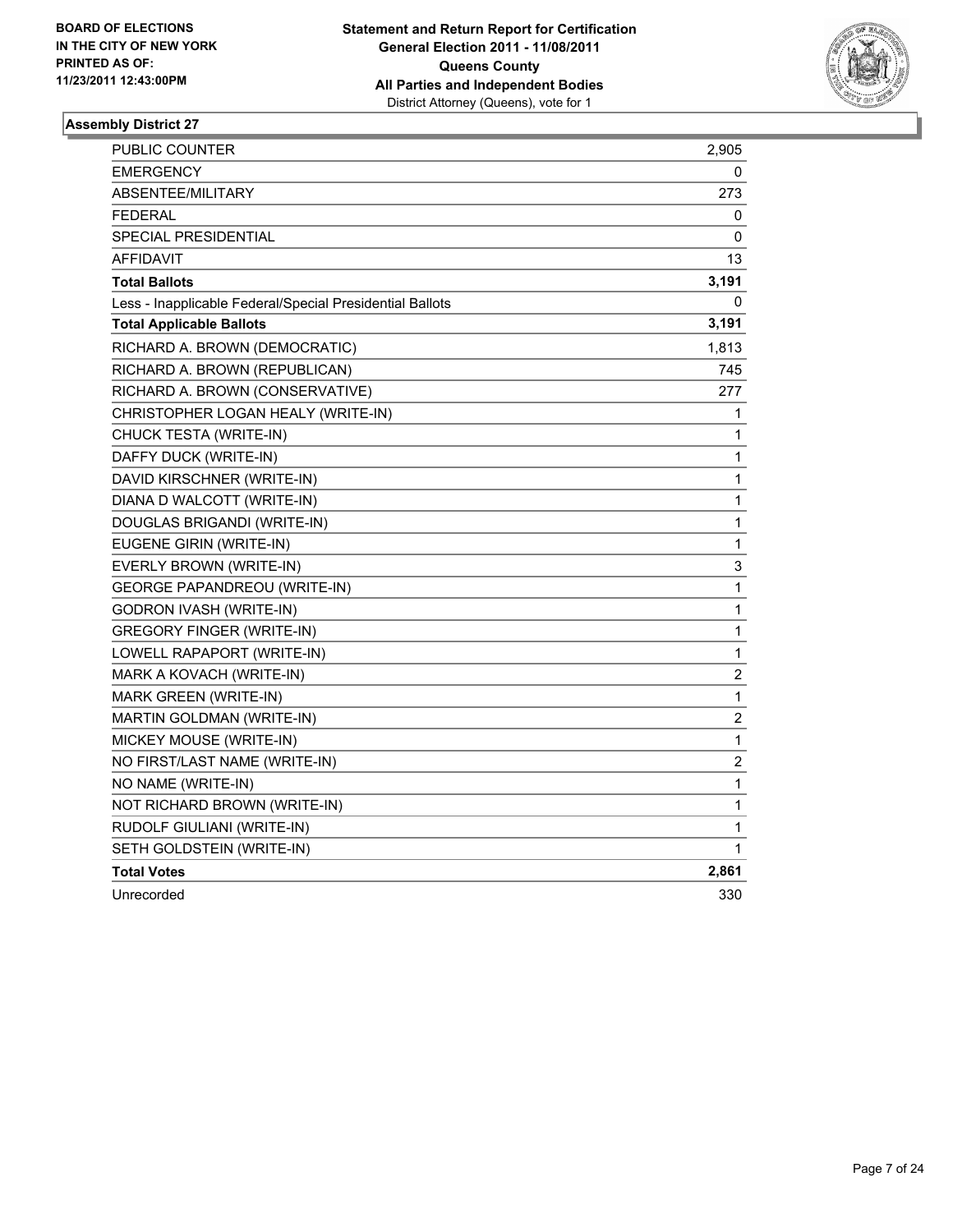

| <b>PUBLIC COUNTER</b>                                    | 3,603 |
|----------------------------------------------------------|-------|
| EMERGENCY                                                | 0     |
| ABSENTEE/MILITARY                                        | 439   |
| FEDERAL                                                  | 0     |
| SPECIAL PRESIDENTIAL                                     | 0     |
| <b>AFFIDAVIT</b>                                         | 15    |
| <b>Total Ballots</b>                                     | 4,057 |
| Less - Inapplicable Federal/Special Presidential Ballots | 0     |
| <b>Total Applicable Ballots</b>                          | 4,057 |
| RICHARD A. BROWN (DEMOCRATIC)                            | 1,863 |
| RICHARD A. BROWN (REPUBLICAN)                            | 1,265 |
| RICHARD A. BROWN (CONSERVATIVE)                          | 427   |
| ANYONE ELSE (WRITE-IN)                                   | 1     |
| <b>BERNICE SEIGAL (WRITE-IN)</b>                         | 1     |
| BOZO THE CLOWN (WRITE-IN)                                | 1     |
| CLARK WHITSETT (WRITE-IN)                                | 1     |
| EVERLY BROWN (WRITE-IN)                                  | 1     |
| <b>GLORIA ALRED (WRITE-IN)</b>                           | 1     |
| <b>GREGORY LASAK (WRITE-IN)</b>                          | 1     |
| HAROLD SHULTZ (WRITE-IN)                                 | 1     |
| HOWARD J GOODMAN (WRITE-IN)                              | 1     |
| IKE ILKIW (WRITE-IN)                                     | 1     |
| JOHN SCHATZ (WRITE-IN)                                   | 1     |
| JOSEPH F KASPER (WRITE-IN)                               | 1     |
| KERRY KATSHORIS (WRITE-IN)                               | 1     |
| LARRY SHER (WRITE-IN)                                    | 1     |
| LOU COSTELLO (WRITE-IN)                                  | 1     |
| MARC ADLER (WRITE-IN)                                    | 1     |
| MATTHEW ENDLICH (WRITE-IN)                               | 1     |
| MELINDA KATZ (WRITE-IN)                                  | 1     |
| NO FIRST/LAST NAME (WRITE-IN)                            | 1     |
| NONE OF THE ABOVE (WRITE-IN)                             | 1     |
| NOT BROWN (WRITE-IN)                                     | 2     |
| PETER C LOMTEVAS (WRITE-IN)                              | 1     |
| PETER HARGROVE (WRITE-IN)                                | 1     |
| PINKAMENA DIANE PIE (WRITE-IN)                           | 1     |
| ROBERT C MCGANN (WRITE-IN)                               | 2     |
| SCOTT JOSEFSBERG (WRITE-IN)                              | 1     |
| STEVE WASABI (WRITE-IN)                                  | 1     |
| STEVEN BRYLSKI (WRITE-IN)                                | 1     |
| SUM DUM JOO (WRITE-IN)                                   | 1     |
| <b>Total Votes</b>                                       | 3,586 |
| Unrecorded                                               | 471   |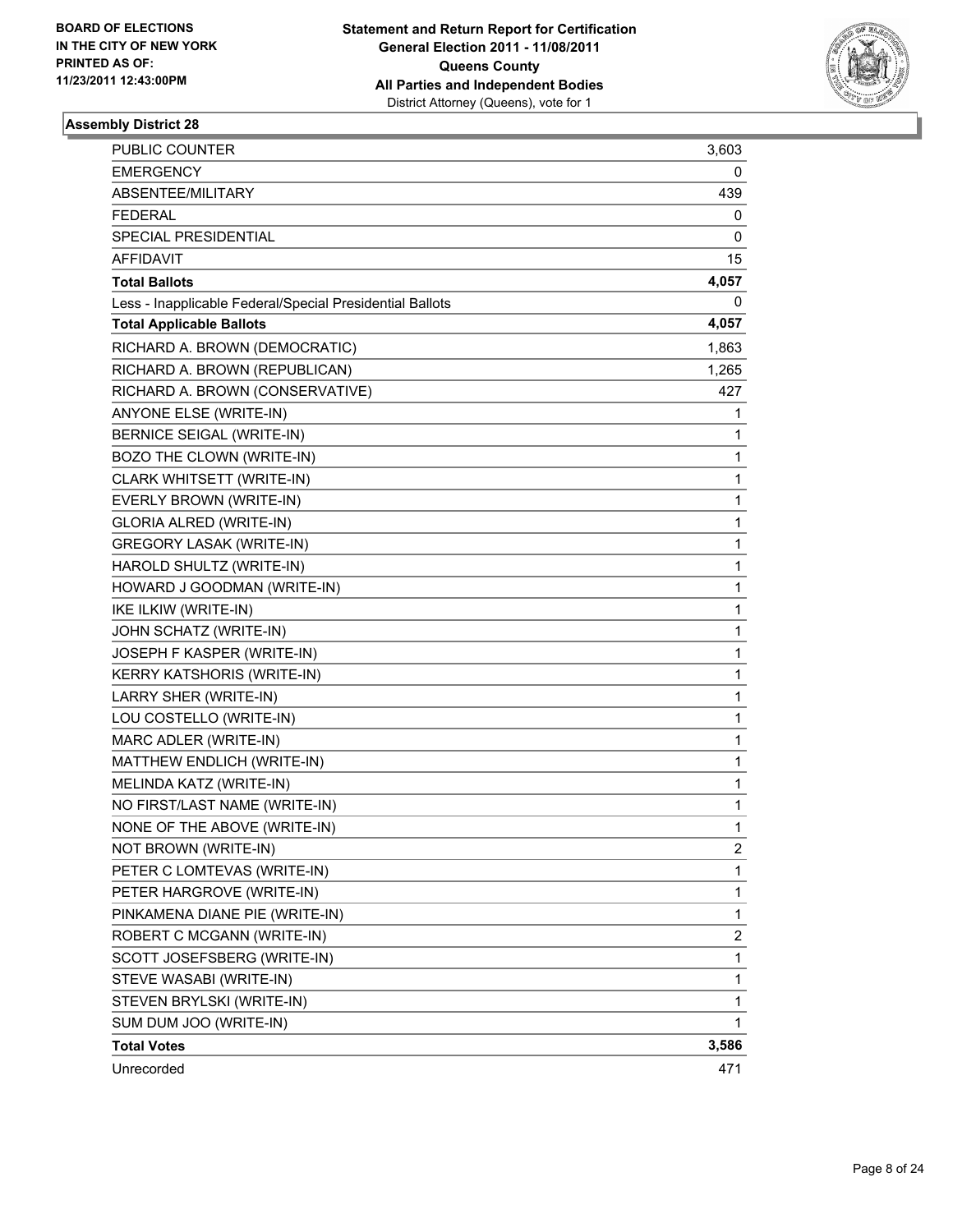

| PUBLIC COUNTER                                           | 2,437    |
|----------------------------------------------------------|----------|
| <b>EMERGENCY</b>                                         | 0        |
| ABSENTEE/MILITARY                                        | 210      |
| <b>FEDERAL</b>                                           | 0        |
| <b>SPECIAL PRESIDENTIAL</b>                              | $\Omega$ |
| <b>AFFIDAVIT</b>                                         | 22       |
| <b>Total Ballots</b>                                     | 2,669    |
| Less - Inapplicable Federal/Special Presidential Ballots | 0        |
| <b>Total Applicable Ballots</b>                          | 2,669    |
| RICHARD A. BROWN (DEMOCRATIC)                            | 2,197    |
| RICHARD A. BROWN (REPUBLICAN)                            | 145      |
| RICHARD A. BROWN (CONSERVATIVE)                          | 51       |
| AL SHARPTON (WRITE-IN)                                   | 1        |
| DERIAN DANIELS (WRITE-IN)                                | 1        |
| EVERLY BROWN (WRITE-IN)                                  | 23       |
| JASON CALDERON (WRITE-IN)                                | 1        |
| JOHN W CRONIN (WRITE-IN)                                 | 1        |
| NO FIRST/LAST NAME (WRITE-IN)                            | 1        |
| NO NAME (WRITE-IN)                                       | 2        |
| NO ONE (WRITE-IN)                                        | 1        |
| <b>Total Votes</b>                                       | 2,424    |
| Unrecorded                                               | 245      |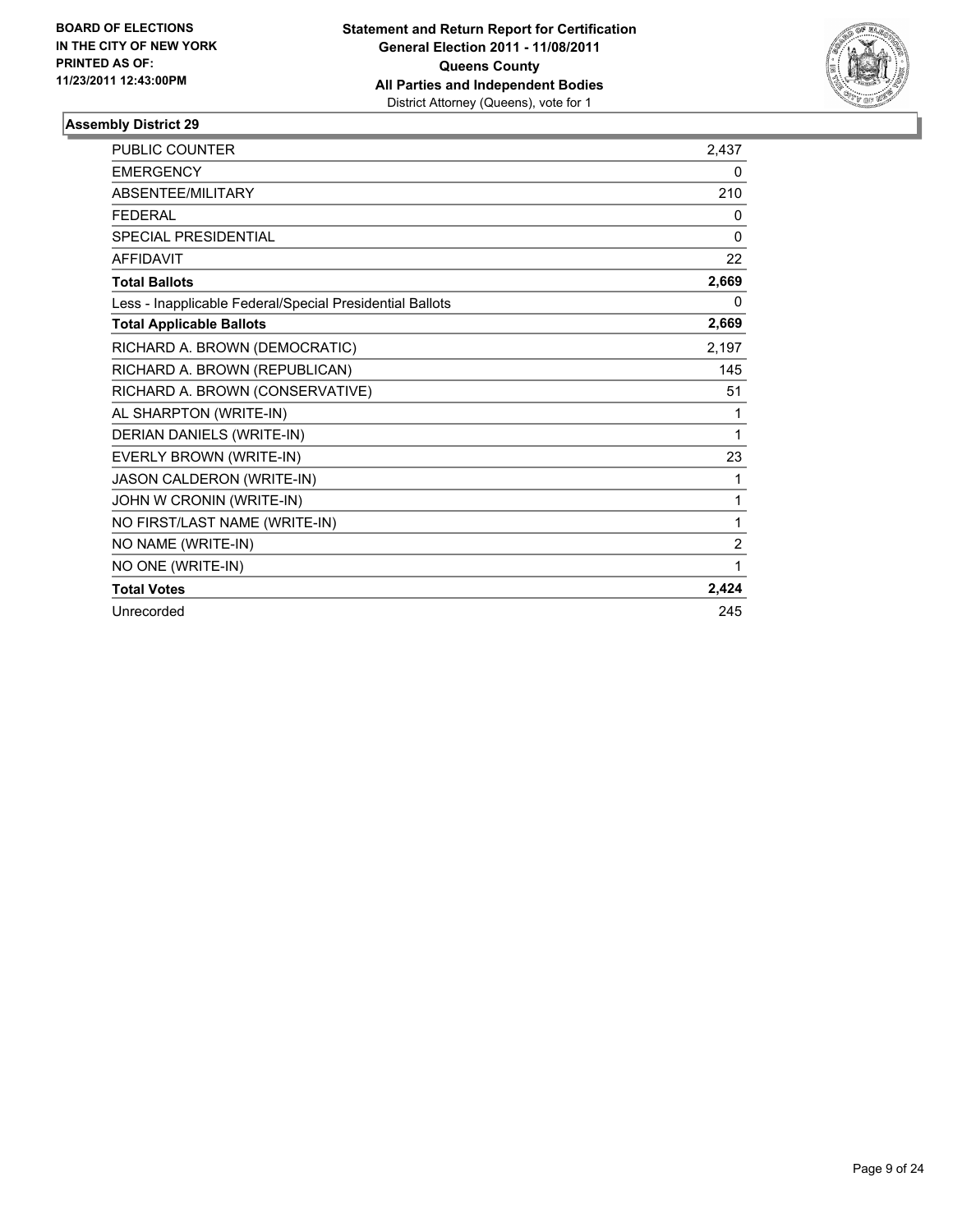

| <b>PUBLIC COUNTER</b>                                    | 2,590          |
|----------------------------------------------------------|----------------|
| <b>EMERGENCY</b>                                         | 0              |
| ABSENTEE/MILITARY                                        | 175            |
| <b>FEDERAL</b>                                           | 0              |
| <b>SPECIAL PRESIDENTIAL</b>                              | 0              |
| <b>AFFIDAVIT</b>                                         | 5              |
| <b>Total Ballots</b>                                     | 2,770          |
| Less - Inapplicable Federal/Special Presidential Ballots | 0              |
| <b>Total Applicable Ballots</b>                          | 2,770          |
| RICHARD A. BROWN (DEMOCRATIC)                            | 1,305          |
| RICHARD A. BROWN (REPUBLICAN)                            | 796            |
| RICHARD A. BROWN (CONSERVATIVE)                          | 341            |
| ANDREW FRIEDMAN (WRITE-IN)                               | 1              |
| ANDREW MARULIS (WRITE-IN)                                | 2              |
| CHRISTOPHER R BLOCK (WRITE-IN)                           | 1              |
| DEBRA POMMODORE (WRITE-IN)                               | 1              |
| EVERLY BROWN (WRITE-IN)                                  | 1              |
| <b>GREEN PARTY (WRITE-IN)</b>                            | 1              |
| IAN PAISLEY (WRITE-IN)                                   | 1              |
| JAMES CLARK QUINN (WRITE-IN)                             | 1              |
| JOHN DOE (WRITE-IN)                                      | 1              |
| MICKEY MOUSE (WRITE-IN)                                  | $\overline{2}$ |
| MILTON ROGES (WRITE-IN)                                  | $\mathbf{1}$   |
| NO FIRST/LAST NAME (WRITE-IN)                            | 2              |
| PAUL SALOW (WRITE-IN)                                    | 1              |
| PETER F VALLONE JR (WRITE-IN)                            | 1              |
| ROBERT HOLDEN (WRITE-IN)                                 | 1              |
| ROBY FISHER (WRITE-IN)                                   | 1              |
| RUDOLF GIULIANI (WRITE-IN)                               | 1              |
| THOR JOHNSON (WRITE-IN)                                  | 1              |
| <b>Total Votes</b>                                       | 2,463          |
| Unrecorded                                               | 307            |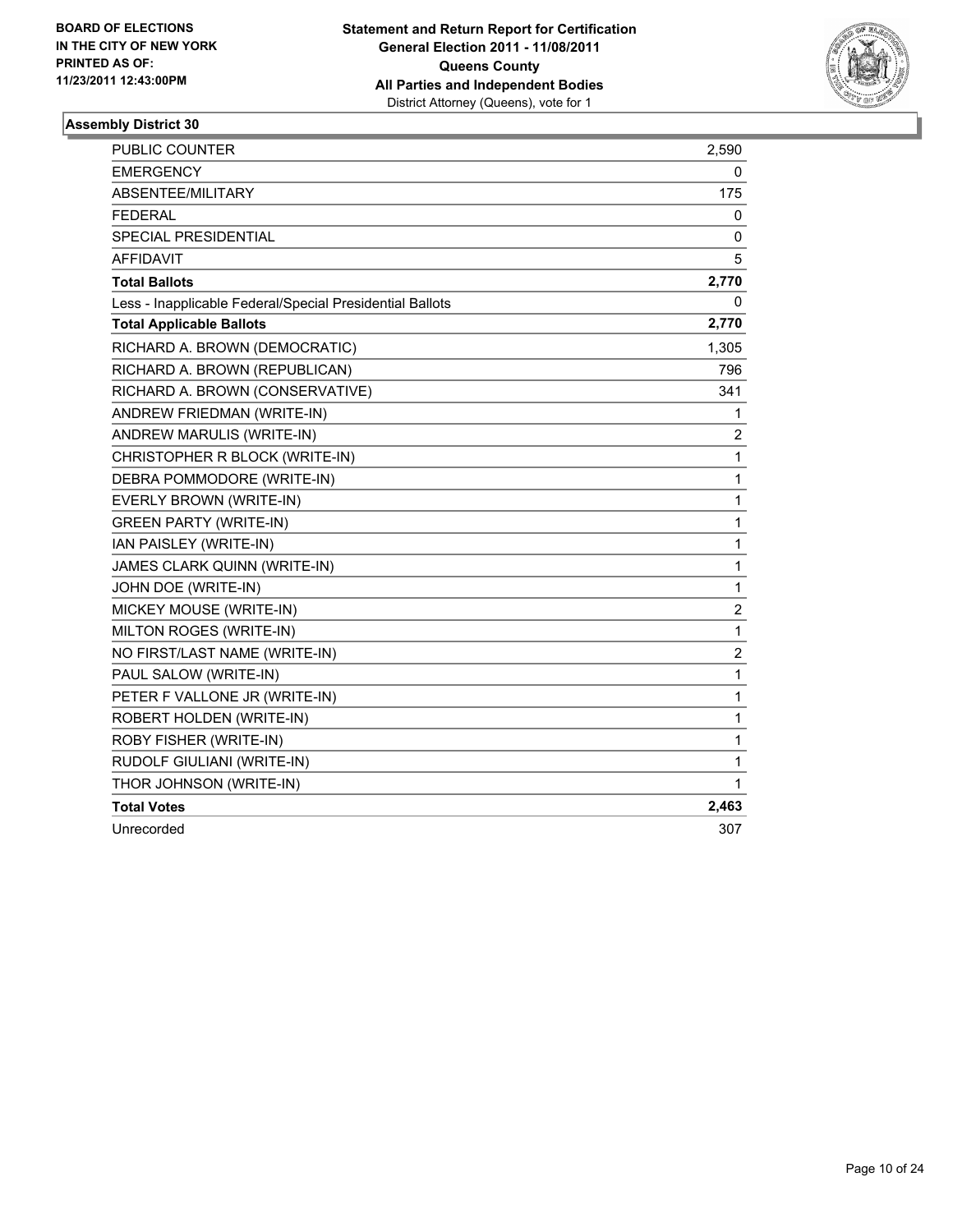

| <b>PUBLIC COUNTER</b>                                    | 2,014          |
|----------------------------------------------------------|----------------|
| <b>EMERGENCY</b>                                         | 0              |
| ABSENTEE/MILITARY                                        | 369            |
| <b>FEDERAL</b>                                           | 0              |
| <b>SPECIAL PRESIDENTIAL</b>                              | 0              |
| <b>AFFIDAVIT</b>                                         | 27             |
| <b>Total Ballots</b>                                     | 2,410          |
| Less - Inapplicable Federal/Special Presidential Ballots | 0              |
| <b>Total Applicable Ballots</b>                          | 2,410          |
| RICHARD A. BROWN (DEMOCRATIC)                            | 1,810          |
| RICHARD A. BROWN (REPUBLICAN)                            | 182            |
| RICHARD A. BROWN (CONSERVATIVE)                          | 77             |
| ALAN KATEMAN (WRITE-IN)                                  | 1              |
| ALLAN JENNINGS (WRITE-IN)                                | $\overline{2}$ |
| <b>BUDDLA ALLAH (WRITE-IN)</b>                           | 1              |
| DAVID KAYODE (WRITE-IN)                                  | $\overline{2}$ |
| EVERLY BROWN (WRITE-IN)                                  | 66             |
| <b>GREGORY MEERS (WRITE-IN)</b>                          | 1              |
| THOMAS MONDELLO (WRITE-IN)                               | 1              |
| W WIGGINS (WRITE-IN)                                     | 3              |
| YETUNDE OSHODI (WRITE-IN)                                | 1              |
| <b>Total Votes</b>                                       | 2,147          |
| Unrecorded                                               | 263            |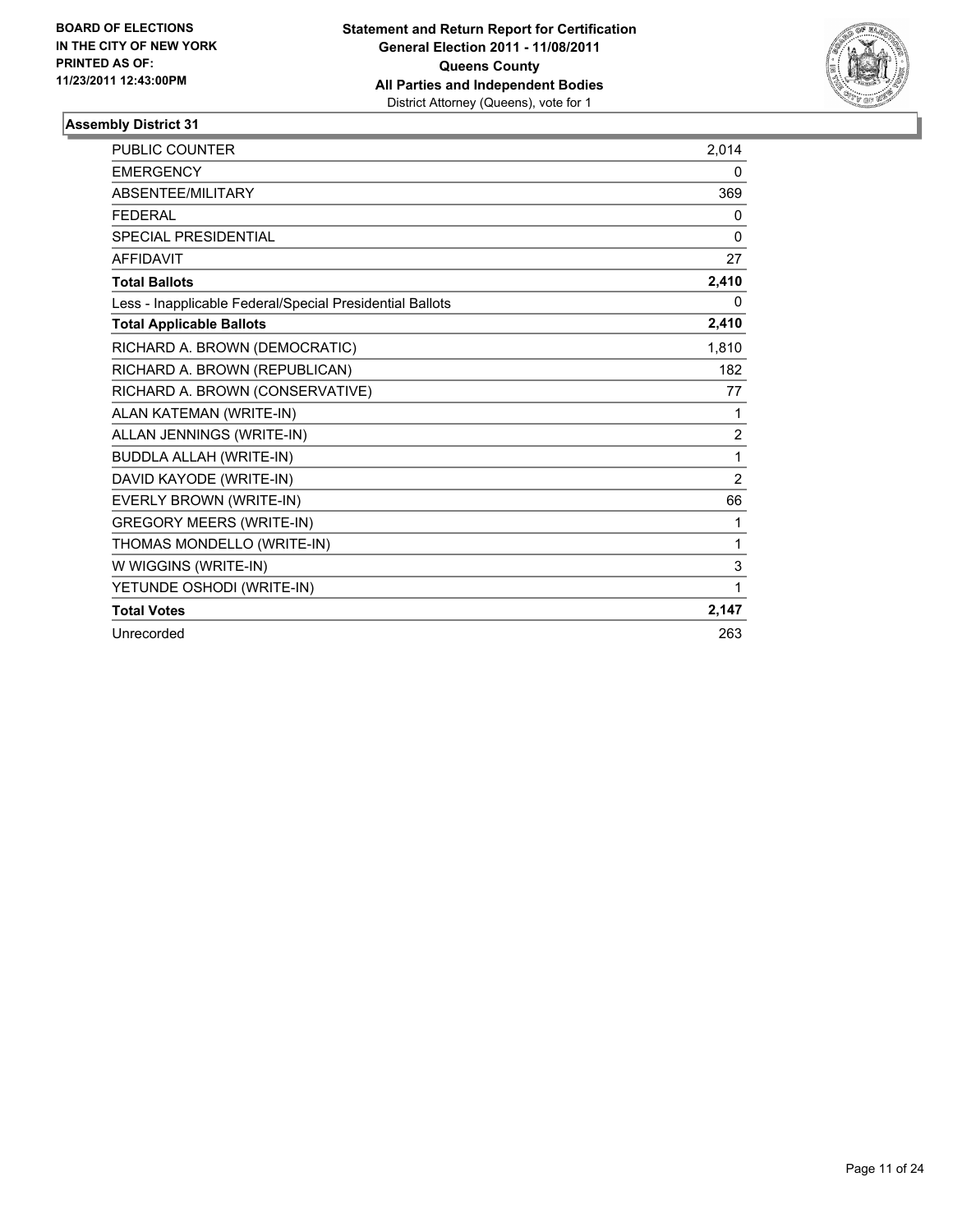

| <b>PUBLIC COUNTER</b>                                    | 3,083 |
|----------------------------------------------------------|-------|
| <b>EMERGENCY</b>                                         | 0     |
| <b>ABSENTEE/MILITARY</b>                                 | 169   |
| <b>FFDFRAI</b>                                           | 0     |
| <b>SPECIAL PRESIDENTIAL</b>                              | 0     |
| <b>AFFIDAVIT</b>                                         | 28    |
| <b>Total Ballots</b>                                     | 3,280 |
| Less - Inapplicable Federal/Special Presidential Ballots | 0     |
| <b>Total Applicable Ballots</b>                          | 3,280 |
| RICHARD A. BROWN (DEMOCRATIC)                            | 2,465 |
| RICHARD A. BROWN (REPUBLICAN)                            | 104   |
| RICHARD A. BROWN (CONSERVATIVE)                          | 44    |
| A BROWN (WRITE-IN)                                       | 1     |
| BARBARA SETTLES (WRITE-IN)                               | 1     |
| BARBARA WALKER (WRITE-IN)                                | 1     |
| EVERLY ANDERSON (WRITE-IN)                               | 1     |
| EVERLY BROWN (WRITE-IN)                                  | 95    |
| KEITH S JAMES (WRITE-IN)                                 | 1     |
| MICHAEL D BROWNE (WRITE-IN)                              | 1     |
| NO FIRST/LAST NAME (WRITE-IN)                            | 1     |
| NOEL LEADER (WRITE-IN)                                   | 1     |
| SHAREN WILLIS (WRITE-IN)                                 | 1     |
| W BROWN (WRITE-IN)                                       | 1     |
| <b>Total Votes</b>                                       | 2,718 |
| Unrecorded                                               | 562   |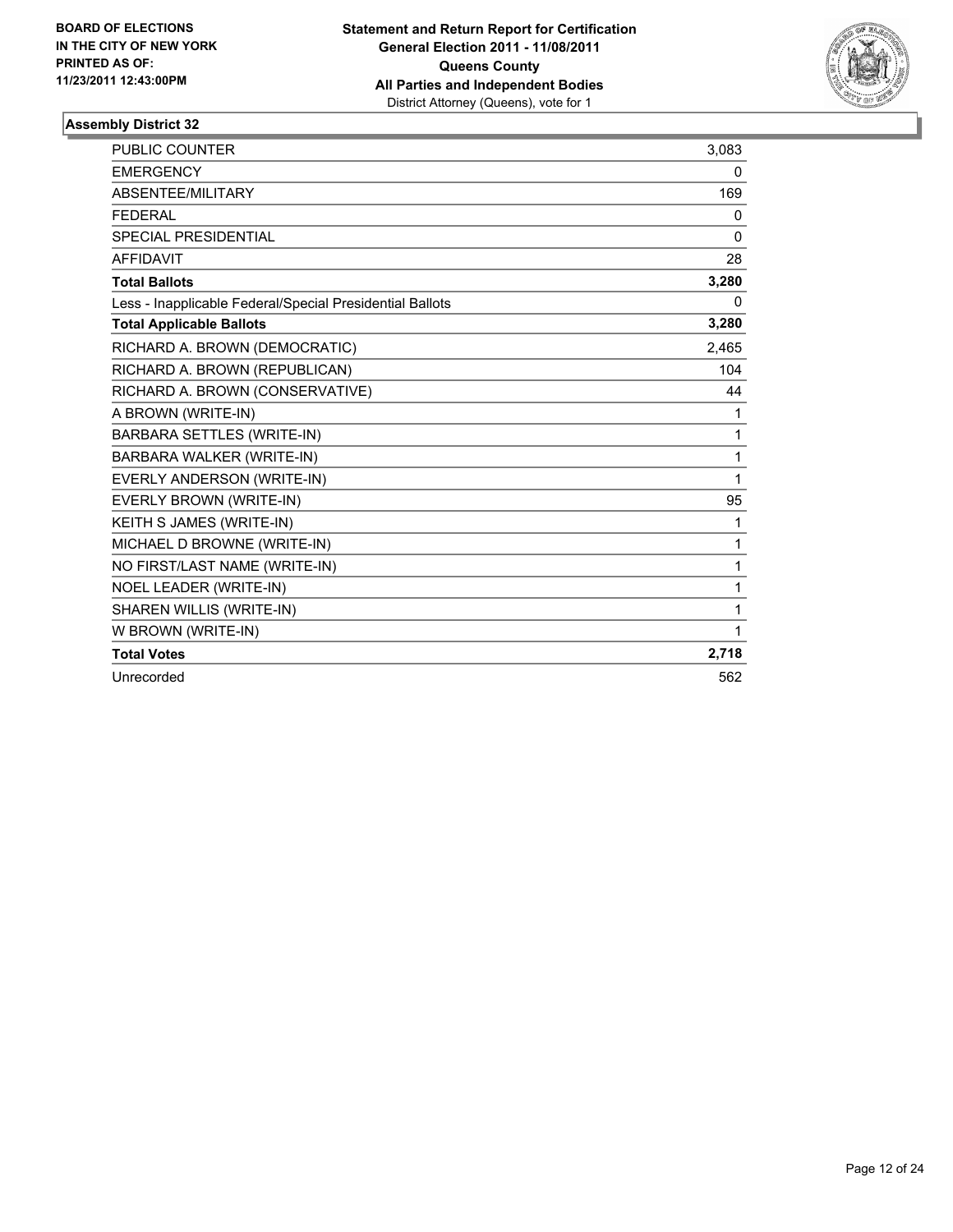

| <b>PUBLIC COUNTER</b>                                    | 2.491          |
|----------------------------------------------------------|----------------|
| <b>EMERGENCY</b>                                         | 0              |
| ABSENTEE/MILITARY                                        | 155            |
| <b>FEDERAL</b>                                           | 0              |
| <b>SPECIAL PRESIDENTIAL</b>                              | 0              |
| <b>AFFIDAVIT</b>                                         | 8              |
| <b>Total Ballots</b>                                     | 2,654          |
| Less - Inapplicable Federal/Special Presidential Ballots | 0              |
| <b>Total Applicable Ballots</b>                          | 2,654          |
| RICHARD A. BROWN (DEMOCRATIC)                            | 1,952          |
| RICHARD A. BROWN (REPUBLICAN)                            | 305            |
| RICHARD A. BROWN (CONSERVATIVE)                          | 160            |
| EVELYN SMITH (WRITE-IN)                                  | 2              |
| EVERLY BROWN (WRITE-IN)                                  | 12             |
| JOE BRENNAN (WRITE-IN)                                   | 1              |
| KIMBERLEY C BROWN (WRITE-IN)                             | 1              |
| MICHAEL DUVALLE (WRITE-IN)                               | 1              |
| NEED TO RETIRE (WRITE-IN)                                | 1              |
| NO NAME (WRITE-IN)                                       | $\overline{c}$ |
| RUSS RAFFE (WRITE-IN)                                    | 1              |
| <b>Total Votes</b>                                       | 2,438          |
| Unrecorded                                               | 216            |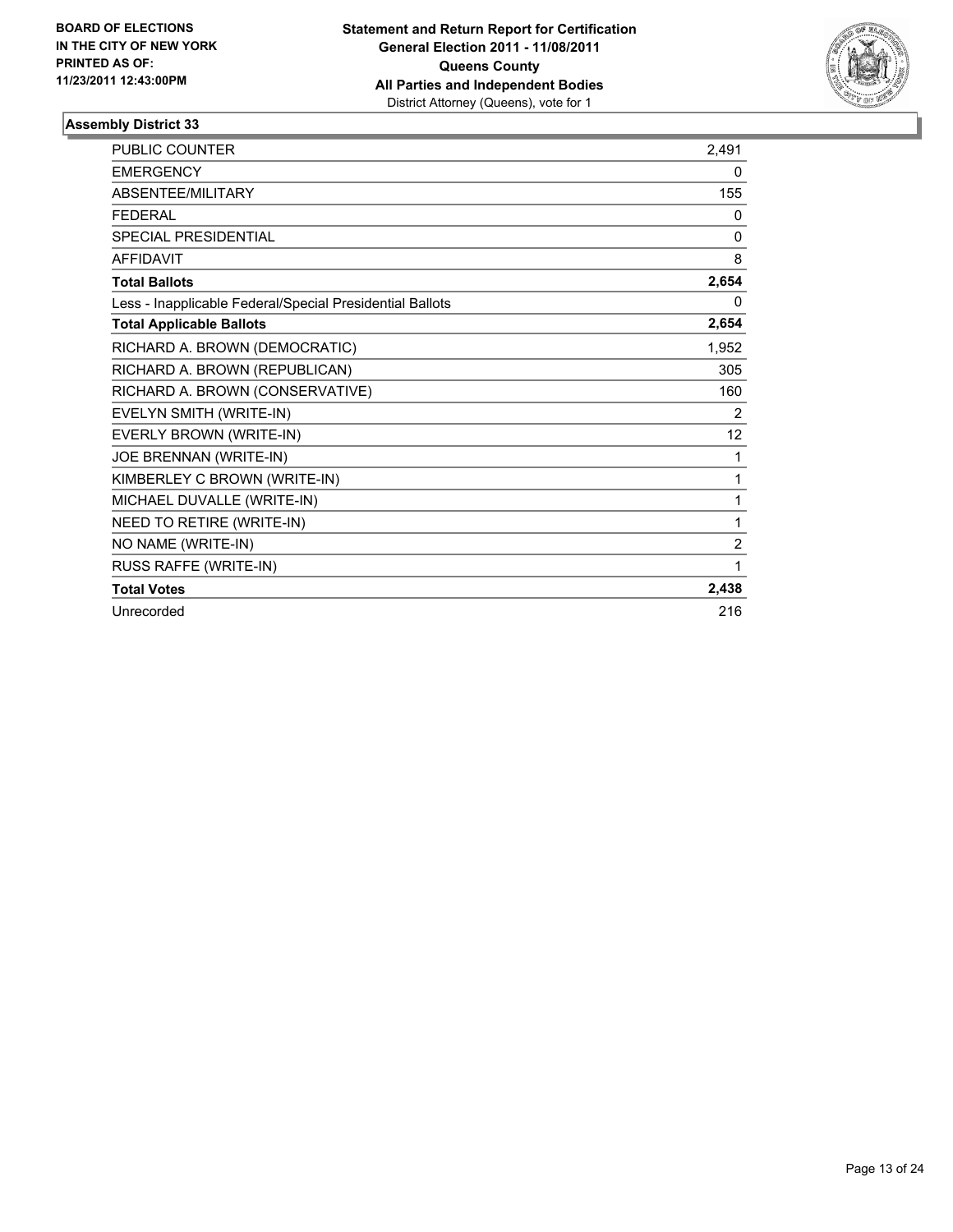

| <b>PUBLIC COUNTER</b>                                    | 2,030 |
|----------------------------------------------------------|-------|
| <b>EMERGENCY</b>                                         | 0     |
| ABSENTEE/MILITARY                                        | 104   |
| <b>FEDERAL</b>                                           | 0     |
| <b>SPECIAL PRESIDENTIAL</b>                              | 0     |
| <b>AFFIDAVIT</b>                                         | 15    |
| <b>Total Ballots</b>                                     | 2,149 |
| Less - Inapplicable Federal/Special Presidential Ballots | 0     |
| <b>Total Applicable Ballots</b>                          | 2,149 |
| RICHARD A. BROWN (DEMOCRATIC)                            | 1,296 |
| RICHARD A. BROWN (REPUBLICAN)                            | 428   |
| RICHARD A. BROWN (CONSERVATIVE)                          | 150   |
| ANTHONY J PASCOCELLO JR (WRITE-IN)                       | 1     |
| DON GIUSSEPE MURRAY (WRITE-IN)                           | 1     |
| DOROTHY WILLIAMS-PEREIRA (WRITE-IN)                      | 1     |
| EVERLY BROWN (WRITE-IN)                                  | 2     |
| JACK MCCOY (WRITE-IN)                                    | 1     |
| JASON CHIN-FATT (WRITE-IN)                               | 1     |
| LEW SIMON (WRITE-IN)                                     | 1     |
| RAYMOND C CARLSON (WRITE-IN)                             | 1     |
| STAN MARSH (WRITE-IN)                                    | 1     |
| THOMAS LUMPKIN (WRITE-IN)                                | 1     |
| THOMAS RAFFAELE (WRITE-IN)                               | 2     |
| <b>Total Votes</b>                                       | 1,887 |
| Unrecorded                                               | 262   |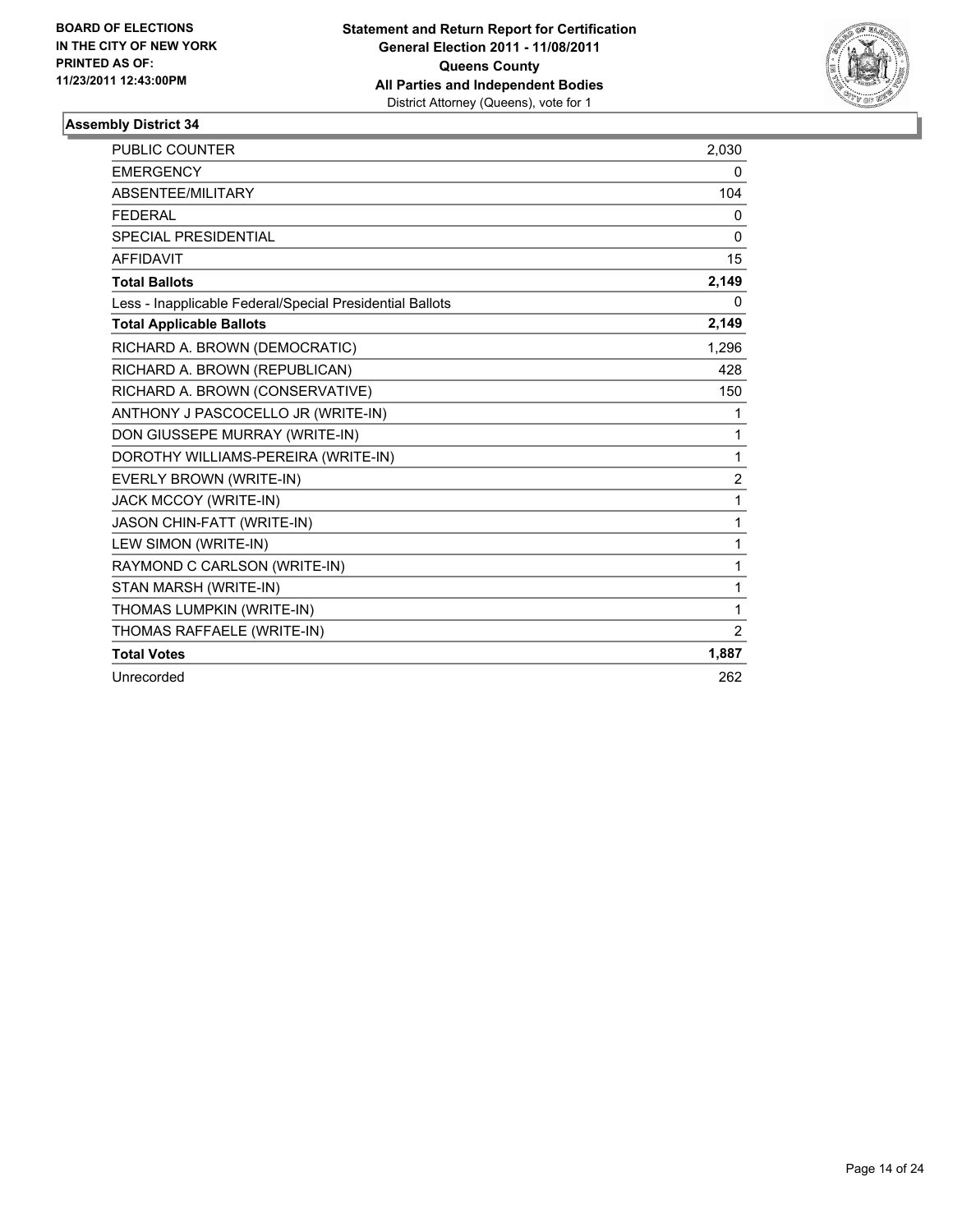

| <b>PUBLIC COUNTER</b>                                    | 1,801 |
|----------------------------------------------------------|-------|
| <b>EMERGENCY</b>                                         | 0     |
| ABSENTEE/MILITARY                                        | 169   |
| <b>FEDERAL</b>                                           | 0     |
| <b>SPECIAL PRESIDENTIAL</b>                              | 0     |
| <b>AFFIDAVIT</b>                                         | 9     |
| <b>Total Ballots</b>                                     | 1,979 |
| Less - Inapplicable Federal/Special Presidential Ballots | 0     |
| <b>Total Applicable Ballots</b>                          | 1,979 |
| RICHARD A. BROWN (DEMOCRATIC)                            | 1,301 |
| RICHARD A. BROWN (REPUBLICAN)                            | 340   |
| RICHARD A. BROWN (CONSERVATIVE)                          | 87    |
| ALTON MADDOX (WRITE-IN)                                  | 1     |
| <b>ANYONE ELSE (WRITE-IN)</b>                            | 1     |
| CHARLES CASTRO (WRITE-IN)                                | 1     |
| EVERLY BROWN (WRITE-IN)                                  | 9     |
| HORENE RED (WRITE-IN)                                    | 1     |
| JAMES RAY (WRITE-IN)                                     | 1     |
| <b>JASON KIRSHNES (WRITE-IN)</b>                         | 1     |
| MARTIN S HERSHKOWITZ (WRITE-IN)                          | 1     |
| NO FIRST/LAST NAME (WRITE-IN)                            | 1     |
| OSCAR HORNE JR (WRITE-IN)                                | 1     |
| <b>Total Votes</b>                                       | 1,746 |
| Unrecorded                                               | 233   |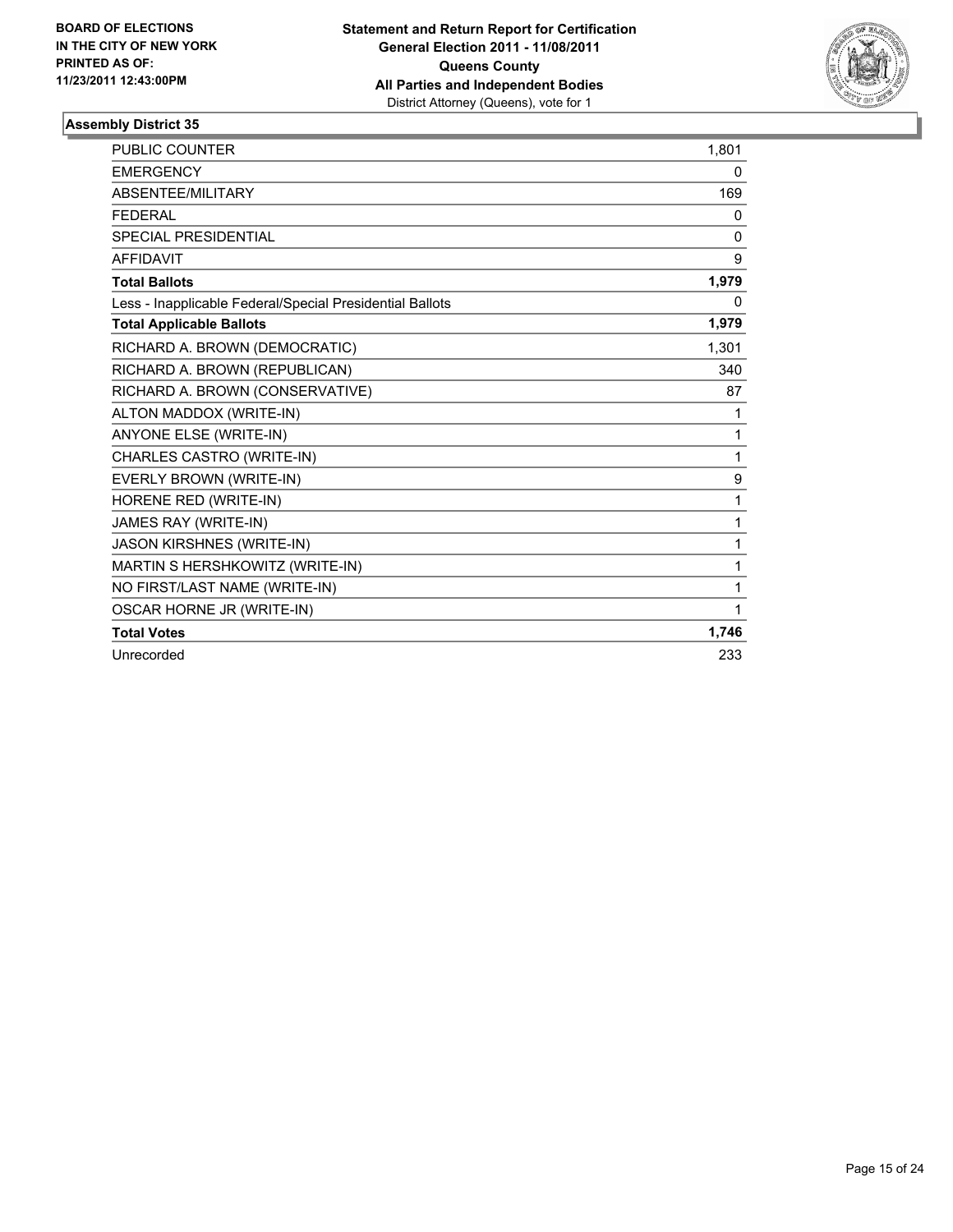

| PUBLIC COUNTER                                           | 2,754        |
|----------------------------------------------------------|--------------|
| <b>EMERGENCY</b>                                         | 6            |
| ABSENTEE/MILITARY                                        | 110          |
| <b>FEDERAL</b>                                           | 0            |
| <b>SPECIAL PRESIDENTIAL</b>                              | 0            |
| <b>AFFIDAVIT</b>                                         | 32           |
| <b>Total Ballots</b>                                     | 2,902        |
| Less - Inapplicable Federal/Special Presidential Ballots | 0            |
| <b>Total Applicable Ballots</b>                          | 2,902        |
| RICHARD A. BROWN (DEMOCRATIC)                            | 1,386        |
| RICHARD A. BROWN (REPUBLICAN)                            | 582          |
| RICHARD A. BROWN (CONSERVATIVE)                          | 221          |
| ANOTHER CHOICE (WRITE-IN)                                | 1            |
| CAROLYN MALONEY (WRITE-IN)                               | 1            |
| DON GIUSSEPE MURRAY (WRITE-IN)                           | $\mathbf{1}$ |
| DOROTHY WILLIAMS-PEREIRA (WRITE-IN)                      | 1            |
| EVERLY BROWN (WRITE-IN)                                  | 6            |
| HARRY LEWIS (WRITE-IN)                                   | $\mathbf{1}$ |
| JASON CHIN-FATT (WRITE-IN)                               | $\mathbf{1}$ |
| JOE TORRE (WRITE-IN)                                     | $\mathbf 1$  |
| JOEL SCOTT RAY (WRITE-IN)                                | $\mathbf{1}$ |
| KIRK KARAMBELAS (WRITE-IN)                               | 1            |
| LAURA JEAN MOORE (WRITE-IN)                              | $\mathbf{1}$ |
| LIZ DAILEY (WRITE-IN)                                    | $\mathbf{1}$ |
| LOU SIMONE (WRITE-IN)                                    | $\mathbf 1$  |
| MARTIN FAHREL (WRITE-IN)                                 | $\mathbf{1}$ |
| MICKEY MOUSE (WRITE-IN)                                  | 1            |
| NO NAME (WRITE-IN)                                       | 2            |
| SAMIUL ANWAR (WRITE-IN)                                  | 1            |
| <b>Total Votes</b>                                       | 2,212        |
| Unrecorded                                               | 690          |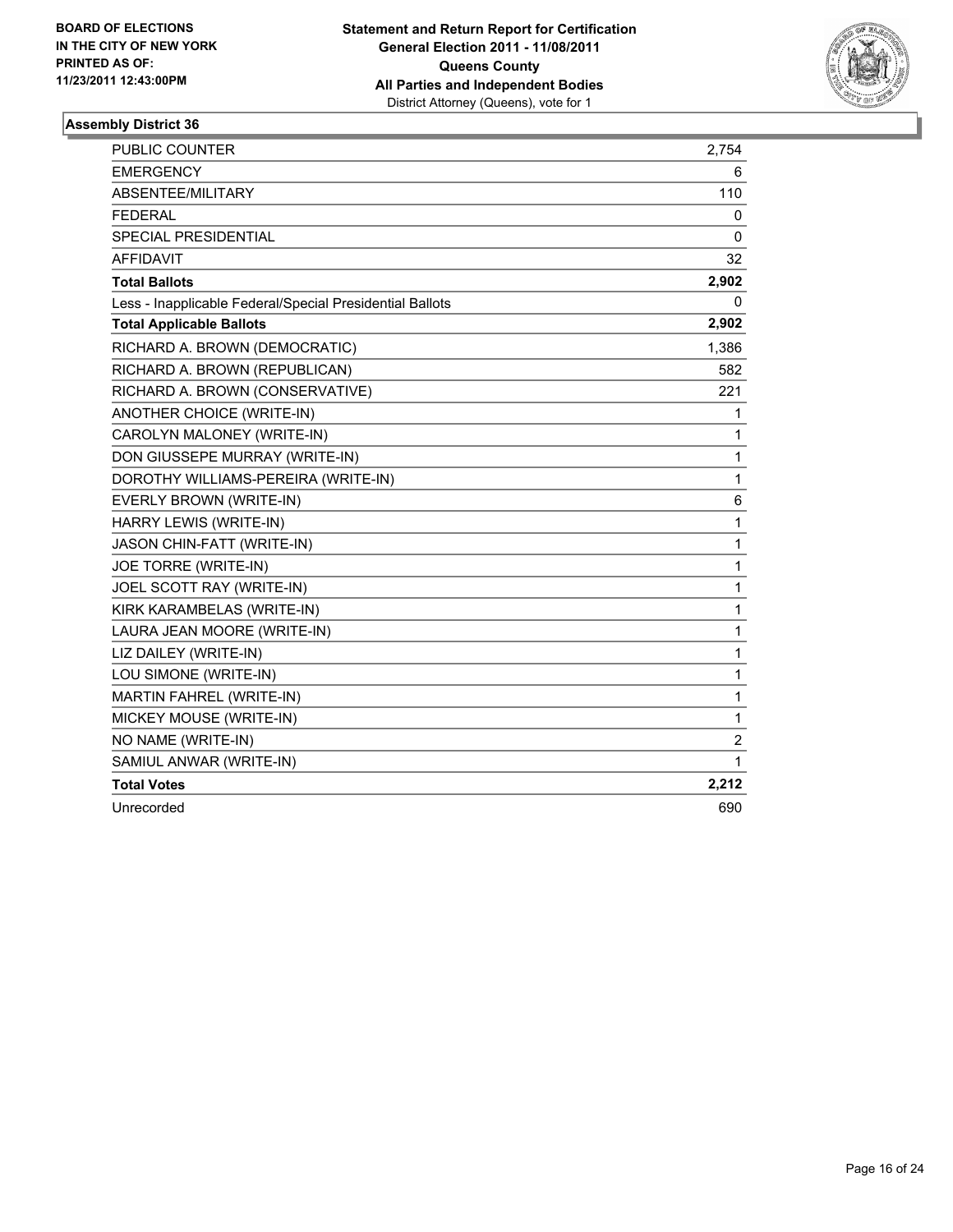

| <b>PUBLIC COUNTER</b>                                    | 2,233        |
|----------------------------------------------------------|--------------|
| <b>EMERGENCY</b>                                         | 8            |
| ABSENTEE/MILITARY                                        | 99           |
| <b>FEDERAL</b>                                           | 0            |
| <b>SPECIAL PRESIDENTIAL</b>                              | 0            |
| <b>AFFIDAVIT</b>                                         | 31           |
| <b>Total Ballots</b>                                     | 2,371        |
| Less - Inapplicable Federal/Special Presidential Ballots | 0            |
| <b>Total Applicable Ballots</b>                          | 2,371        |
| RICHARD A. BROWN (DEMOCRATIC)                            | 1,499        |
| RICHARD A. BROWN (REPUBLICAN)                            | 405          |
| RICHARD A. BROWN (CONSERVATIVE)                          | 132          |
| <b>BRIAN LITTOREN (WRITE-IN)</b>                         | 1            |
| EVERLY BROWN (WRITE-IN)                                  | 38           |
| EVERLY JOHNSON (WRITE-IN)                                | 1            |
| <b>GREGORY LASAK (WRITE-IN)</b>                          | $\mathbf 1$  |
| HONG LU (WRITE-IN)                                       | $\mathbf{1}$ |
| JIMMY MCMILLAN (WRITE-IN)                                | $\mathbf{1}$ |
| JOHN M. RYAN (WRITE-IN)                                  | $\mathbf{1}$ |
| JOHN SANTUCCI (WRITE-IN)                                 | 1            |
| MICHAEL ZILBERG (WRITE-IN)                               | 1            |
| MICKEY MOUSE (WRITE-IN)                                  | $\mathbf 1$  |
| NO FIRST/LAST NAME (WRITE-IN)                            | 3            |
| NO NAME (WRITE-IN)                                       | 1            |
| NYDIA VELAZQUEZ (WRITE-IN)                               | $\mathbf{1}$ |
| PAUL KOVZNER (WRITE-IN)                                  | $\mathbf 1$  |
| PETER F VALLONE JR (WRITE-IN)                            | 1            |
| PHOENIX WRIGHT (WRITE-IN)                                | 1            |
| SANDRA C GUERRA (WRITE-IN)                               | $\mathbf{1}$ |
| WALTER IWACHIW (WRITE-IN)                                | 1            |
| <b>Total Votes</b>                                       | 2,093        |
| Unrecorded                                               | 278          |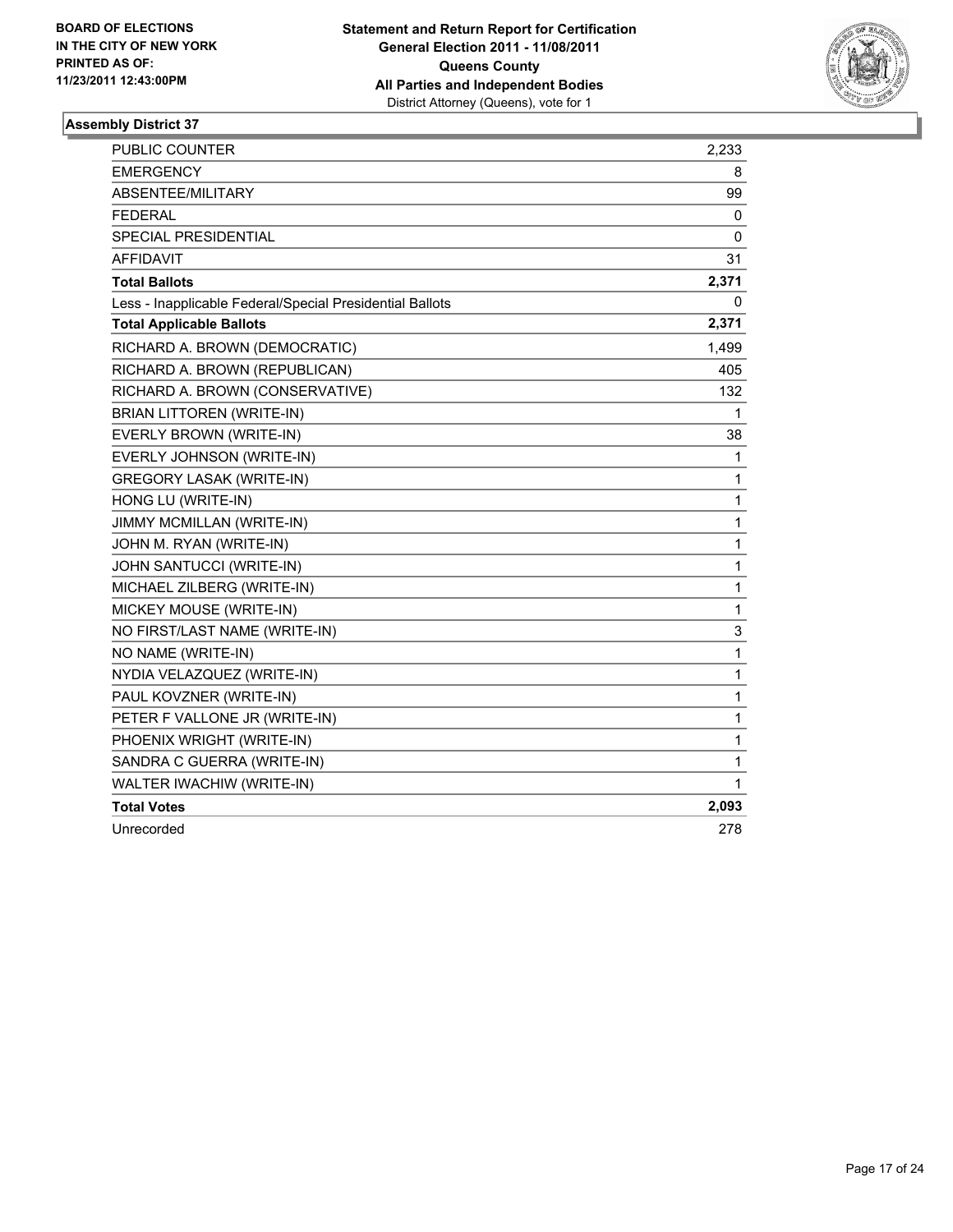

| <b>PUBLIC COUNTER</b>                                    | 2,021 |
|----------------------------------------------------------|-------|
| <b>EMERGENCY</b>                                         | 0     |
| ABSENTEE/MILITARY                                        | 150   |
| <b>FEDERAL</b>                                           | 0     |
| <b>SPECIAL PRESIDENTIAL</b>                              | 0     |
| <b>AFFIDAVIT</b>                                         | 13    |
| <b>Total Ballots</b>                                     | 2,184 |
| Less - Inapplicable Federal/Special Presidential Ballots | 0     |
| <b>Total Applicable Ballots</b>                          | 2,184 |
| RICHARD A. BROWN (DEMOCRATIC)                            | 978   |
| RICHARD A. BROWN (REPUBLICAN)                            | 645   |
| RICHARD A. BROWN (CONSERVATIVE)                          | 340   |
| EVERLY BROWN (WRITE-IN)                                  | 3     |
| FAYE MOORE (WRITE-IN)                                    | 1     |
| HUMPTY DUMPTY (WRITE-IN)                                 | 1     |
| JOHN C NAUDUS (WRITE-IN)                                 | 1     |
| JOSEPH VIRGONA (WRITE-IN)                                | 1     |
| MICHAEL DUVALLE (WRITE-IN)                               | 1     |
| MICKEY MOUSE (WRITE-IN)                                  | 1     |
| NO FIRST/LAST NAME (WRITE-IN)                            | 1     |
| PAUL A KEZZNER (WRITE-IN)                                | 1     |
| PAULIN EMEELI (WRITE-IN)                                 | 1     |
| SCOTT BATTOGLIA (WRITE-IN)                               | 1     |
| SGT. YORK RET (WRITE-IN)                                 | 1     |
| T BONE PICKENS (WRITE-IN)                                | 2     |
| TOM LONG (WRITE-IN)                                      | 1     |
| TOM ROSSI (WRITE-IN)                                     | 2     |
| <b>Total Votes</b>                                       | 1,982 |
| Unrecorded                                               | 202   |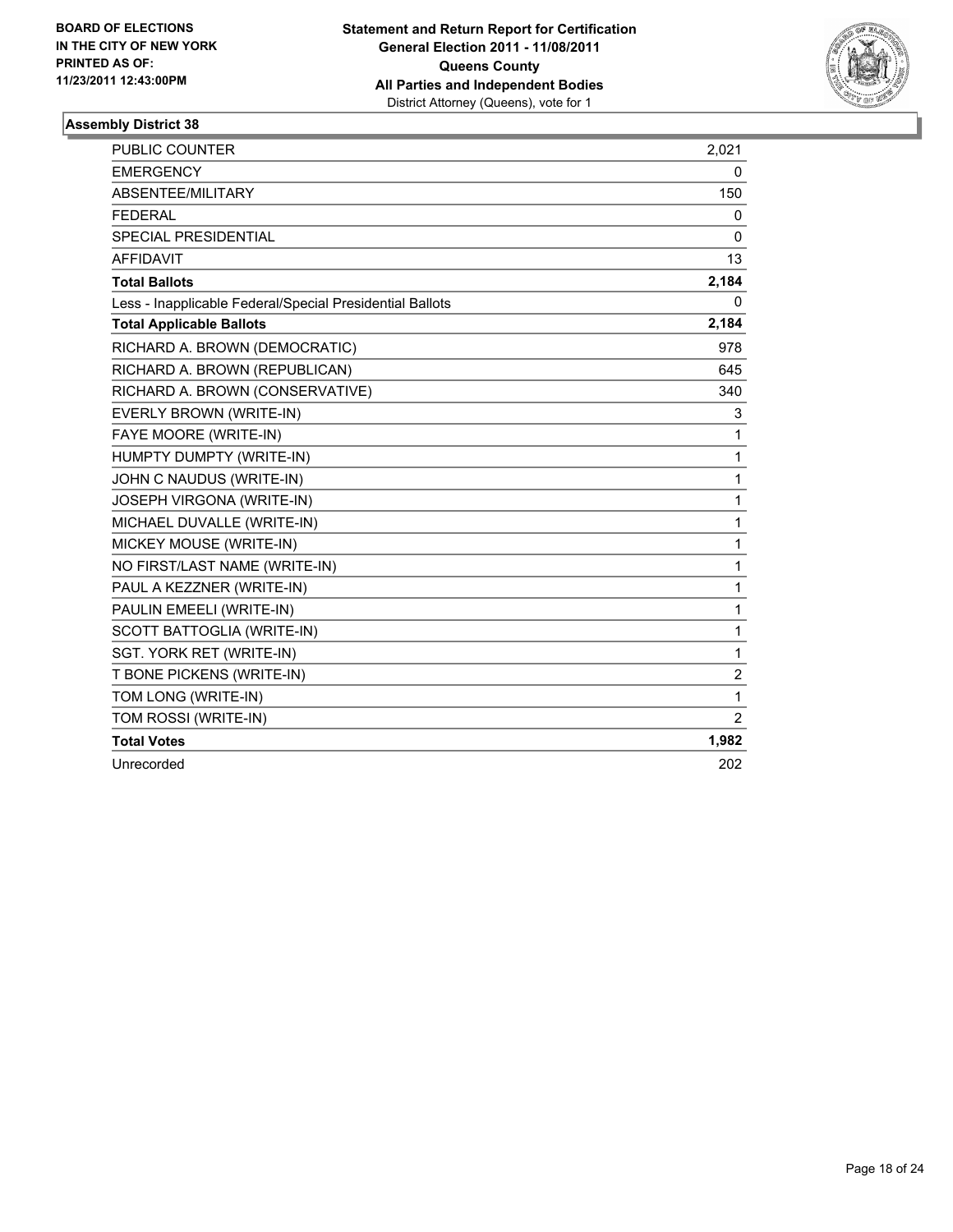

| <b>PUBLIC COUNTER</b>                                    | 1,385    |
|----------------------------------------------------------|----------|
| <b>EMERGENCY</b>                                         | 0        |
| ABSENTEE/MILITARY                                        | 51       |
| <b>FEDERAL</b>                                           | 0        |
| <b>SPECIAL PRESIDENTIAL</b>                              | $\Omega$ |
| <b>AFFIDAVIT</b>                                         | 10       |
| <b>Total Ballots</b>                                     | 1,446    |
| Less - Inapplicable Federal/Special Presidential Ballots | 0        |
| <b>Total Applicable Ballots</b>                          | 1,446    |
| RICHARD A. BROWN (DEMOCRATIC)                            | 930      |
| RICHARD A. BROWN (REPUBLICAN)                            | 247      |
| RICHARD A. BROWN (CONSERVATIVE)                          | 65       |
| ALMA SANCHEZ (WRITE-IN)                                  | 1        |
| ANYONE BUT BROWN (WRITE-IN)                              | 1        |
| ARTURO SANCHEZ (WRITE-IN)                                | 1        |
| DONALD DUCK (WRITE-IN)                                   | 1        |
| ERIC GIOIA (WRITE-IN)                                    | 1        |
| JOHN PETROZINO (WRITE-IN)                                | 1        |
| JUDY HUANG (WRITE-IN)                                    | 1        |
| NO NAME (WRITE-IN)                                       | 4        |
| RALPH NADES (WRITE-IN)                                   | 1        |
| <b>Total Votes</b>                                       | 1,254    |
| Unrecorded                                               | 192      |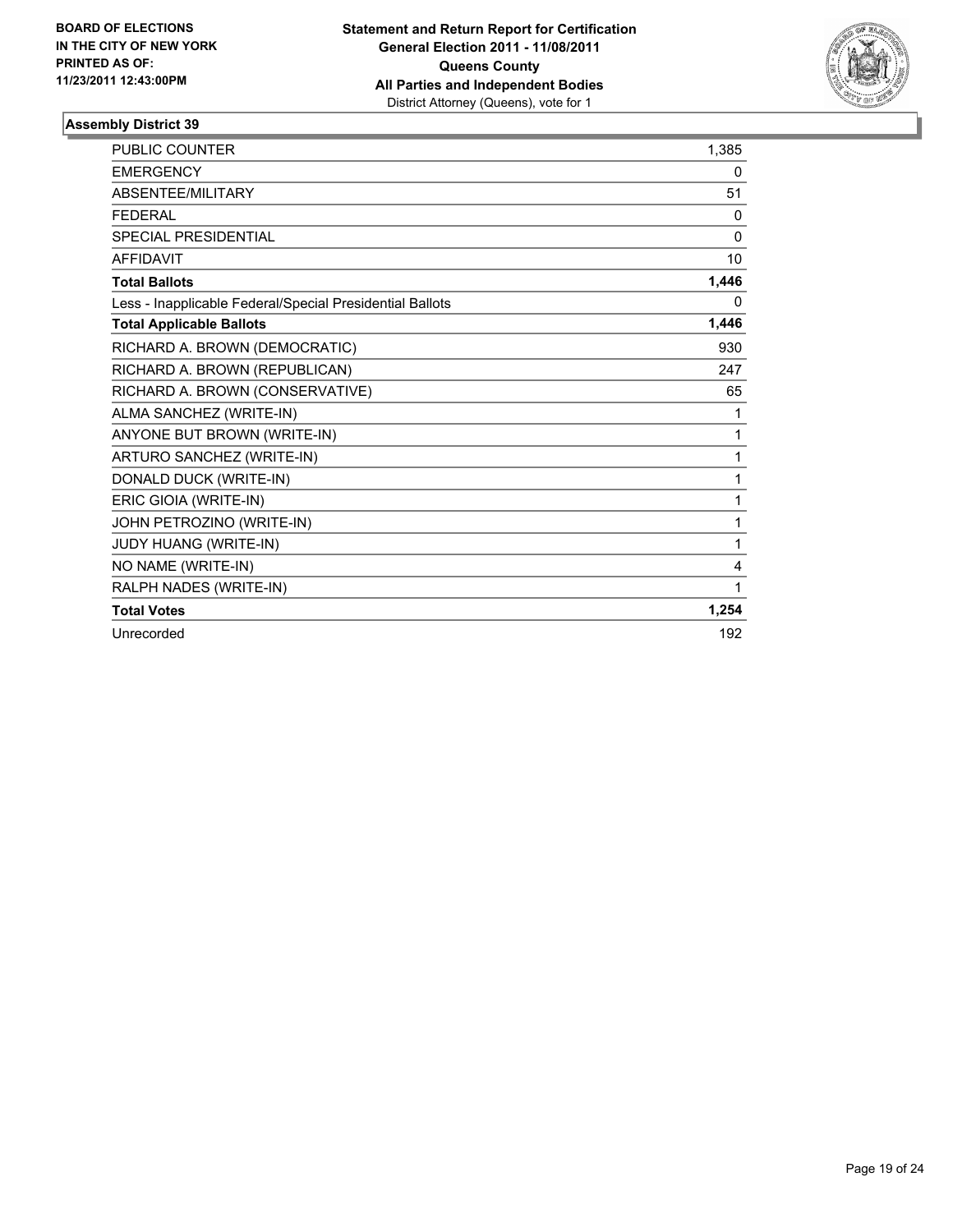

| PUBLIC COUNTER                                           | 47,983 |
|----------------------------------------------------------|--------|
| EMERGENCY                                                | 16     |
| ABSENTEE/MILITARY                                        | 3,954  |
| FEDERAL                                                  | 0      |
| SPECIAL PRESIDENTIAL                                     | 0      |
| <b>AFFIDAVIT</b>                                         | 310    |
| <b>Total Ballots</b>                                     | 52,263 |
| Less - Inapplicable Federal/Special Presidential Ballots | 0      |
| <b>Total Applicable Ballots</b>                          | 52,263 |
| RICHARD A. BROWN (DEMOCRATIC)                            | 29,851 |
| RICHARD A. BROWN (REPUBLICAN)                            | 11,077 |
| RICHARD A. BROWN (CONSERVATIVE)                          | 4,601  |
| A BROWN (WRITE-IN)                                       | 1      |
| A KIRKE BARTLEY (WRITE-IN)                               | 2      |
| AL SHARPTON (WRITE-IN)                                   | 1      |
| ALAN KATEMAN (WRITE-IN)                                  | 1      |
| ALLAN JENNINGS (WRITE-IN)                                | 2      |
| ALMA SANCHEZ (WRITE-IN)                                  | 1      |
| ALTON MADDOX (WRITE-IN)                                  | 1      |
| ANDERSON DELVALLE (WRITE-IN)                             | 1      |
| ANDREW FRIEDMAN (WRITE-IN)                               | 1      |
| ANDREW MARULIS (WRITE-IN)                                | 2      |
| ANOTHER CHOICE (WRITE-IN)                                | 1      |
| ANTHONY BELLANTANI (WRITE-IN)                            | 1      |
| ANTHONY J PASCOCELLO JR (WRITE-IN)                       | 1      |
| ANTHONY WEINER (WRITE-IN)                                | 1      |
| ANYONE BUT BROWN (WRITE-IN)                              | 1      |
| <b>ANYONE ELSE (WRITE-IN)</b>                            | 3      |
| ARTURO SANCHEZ (WRITE-IN)                                | 1      |
| ATHANASIOS ARNIOTIS (WRITE-IN)                           | 1      |
| BARBARA SETTLES (WRITE-IN)                               | 1      |
| BARBARA WALKER (WRITE-IN)                                | 1      |
| <b>BEN LAMPERT (WRITE-IN)</b>                            | 1      |
| <b>BERNICE SEIGAL (WRITE-IN)</b>                         | 1      |
| <b>BOB FREDRICH (WRITE-IN)</b>                           | 1      |
| BOZO THE CLOWN (WRITE-IN)                                | 1      |
| BRET FERTY (WRITE-IN)                                    | 1      |
| <b>BRIAN LITTOREN (WRITE-IN)</b>                         | 1      |
| BUDDLA ALLAH (WRITE-IN)                                  | 1      |
| CARMINE CIPOLLA (WRITE-IN)                               | 2      |
| CAROLYN MALONEY (WRITE-IN)                               | 1      |
| CHARLES BARRON (WRITE-IN)                                | 1      |
| CHARLES CASTRO (WRITE-IN)                                | 1      |
| CHRISTOPHER LOGAN HEALY (WRITE-IN)                       | 1      |
| CHRISTOPHER R BLOCK (WRITE-IN)                           | 1      |
| CHUCK TESTA (WRITE-IN)                                   | 1      |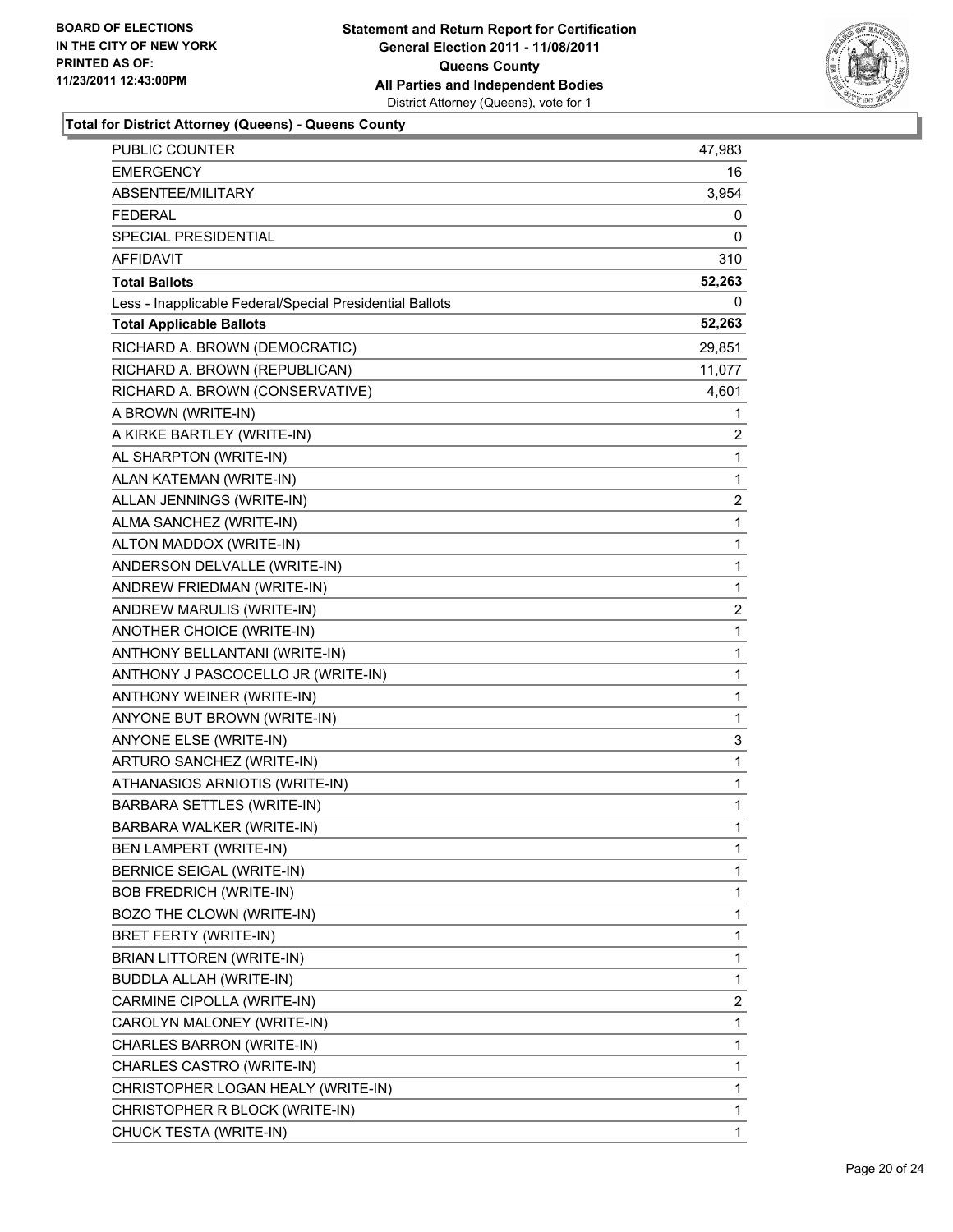

| CLARK WHITSETT (WRITE-IN)           | 1              |
|-------------------------------------|----------------|
| CORINNE WEISBERG (WRITE-IN)         | 1              |
| D DOBLACK (WRITE-IN)                | 1              |
| DAFFY DUCK (WRITE-IN)               | 1              |
| DAN TUEBUITY (WRITE-IN)             | 1              |
| DAVID BART (WRITE-IN)               | 1              |
| DAVID CHIANG (WRITE-IN)             | 1              |
| DAVID KAYODE (WRITE-IN)             | 2              |
| DAVID KIRSCHNER (WRITE-IN)          | 1              |
| DEAN MARSON (WRITE-IN)              | 1              |
| DEBRA POMMODORE (WRITE-IN)          | 1              |
| DERIAN DANIELS (WRITE-IN)           | 1              |
| DIANA D WALCOTT (WRITE-IN)          | 1              |
| DON GIUSSEPE MURRAY (WRITE-IN)      | 2              |
| DONALD DUCK (WRITE-IN)              | 1              |
| DOROTHY WILLIAMS-PEREIRA (WRITE-IN) | 2              |
| DOUGLAS BRIGANDI (WRITE-IN)         | 1              |
| EDWARD L FOX (WRITE-IN)             | 1              |
| EMMANUEL KOSSARIS (WRITE-IN)        | 1              |
| ERIC GIOIA (WRITE-IN)               | 1              |
| EUGENE FALIRE (WRITE-IN)            | 1              |
| EUGENE GIRIN (WRITE-IN)             | 1              |
| EVELYN SMITH (WRITE-IN)             | 2              |
| EVERLY ANDERSON (WRITE-IN)          | 1              |
| EVERLY BROWN (WRITE-IN)             | 289            |
| EVERLY JOHNSON (WRITE-IN)           | 1              |
| FAYE MOORE (WRITE-IN)               | 1              |
| FRANK PADAVAN (WRITE-IN)            | 3              |
| <b>GEORGE PAPANDREOU (WRITE-IN)</b> | 1              |
| GLORIA ALRED (WRITE-IN)             | 1              |
| <b>GODRON IVASH (WRITE-IN)</b>      | 1              |
| <b>GORDEN BROWN (WRITE-IN)</b>      | 1              |
| <b>GREEN PARTY (WRITE-IN)</b>       | 1              |
| GREGORY FINGER (WRITE-IN)           | 1              |
| <b>GREGORY LACHAGA (WRITE-IN)</b>   | 1              |
| <b>GREGORY LASAK (WRITE-IN)</b>     | $\overline{2}$ |
| GREGORY MEERS (WRITE-IN)            | 1              |
| HAROLD SHULTZ (WRITE-IN)            | 1              |
| HARRY LEWIS (WRITE-IN)              | 1              |
| HENRY MALINOWSKI (WRITE-IN)         | 1              |
| HERMAN CAIN (WRITE-IN)              | 1              |
| HONG LU (WRITE-IN)                  | 1              |
| HORENE RED (WRITE-IN)               | 1              |
| HOWARD J GOODMAN (WRITE-IN)         | 1              |
| HOWARD SCHWACH (WRITE-IN)           | 1              |
| HUMPTY DUMPTY (WRITE-IN)            | $\mathbf{1}$   |
|                                     |                |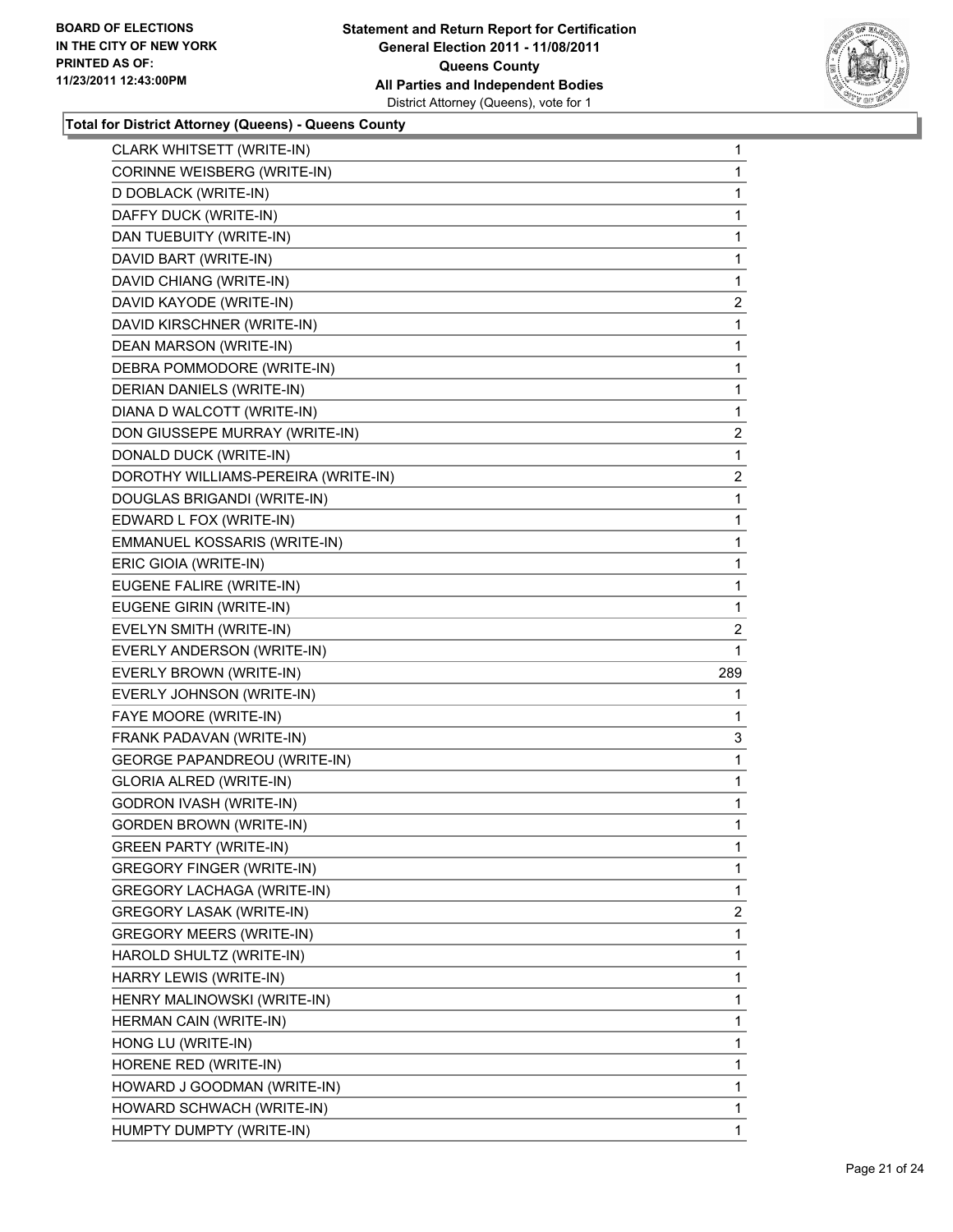

| IAN PAISLEY (WRITE-IN)           | $\mathbf{1}$   |
|----------------------------------|----------------|
|                                  |                |
| IKE ILKIW (WRITE-IN)             | $\mathbf{1}$   |
| JACK MCCOY (WRITE-IN)            | 1              |
| JAMES CLARK QUINN (WRITE-IN)     | 1              |
| JAMES O'BRIEN (WRITE-IN)         | 1              |
| JAMES RAY (WRITE-IN)             | 1              |
| JANE DEACY (WRITE-IN)            | 1              |
| JASON CALDERON (WRITE-IN)        | 1              |
| JASON CHIN-FATT (WRITE-IN)       | $\overline{c}$ |
| <b>JASON KIRSHNES (WRITE-IN)</b> | 1              |
| JIMMY MCMILLAN (WRITE-IN)        | 1              |
| JOE BRENNAN (WRITE-IN)           | 1              |
| JOE MOUESEQ (WRITE-IN)           | 1              |
| JOE TORRE (WRITE-IN)             | 1              |
| JOEL BLUMENFELD (WRITE-IN)       | 5              |
| JOEL SCOTT RAY (WRITE-IN)        | 1              |
| JOHN C NAUDUS (WRITE-IN)         | 1              |
| JOHN CAVANAGH (WRITE-IN)         | 1              |
| JOHN DOE (WRITE-IN)              | 1              |
| JOHN M. RYAN (WRITE-IN)          | 1              |
| JOHN PETROZINO (WRITE-IN)        | 1              |
| JOHN SANTUCCI (WRITE-IN)         | 2              |
| JOHN SCHATZ (WRITE-IN)           | 1              |
| JOHN STATOUDAKIS (WRITE-IN)      | 1              |
| JOHN SULLIVAN (WRITE-IN)         | 1              |
| JOHN W CRONIN (WRITE-IN)         | 1              |
| JOSEPH F KASPER (WRITE-IN)       | 1              |
| JOSEPH MURE (WRITE-IN)           | 1              |
| JOSEPH VIRGONA (WRITE-IN)        | 1              |
| JUDY HUANG (WRITE-IN)            | 1              |
| KARA K MILLER (WRITE-IN)         | 1              |
| KEITH S JAMES (WRITE-IN)         | 1              |
| KENNETH STEIN (WRITE-IN)         | 1              |
| KERRY KATSHORIS (WRITE-IN)       | 2              |
| KEVIN AITA (WRITE-IN)            | 1              |
| KIMBERLEY C BROWN (WRITE-IN)     | 1              |
| KIRK KARAMBELAS (WRITE-IN)       | 1              |
| LARRY SHER (WRITE-IN)            | 1              |
| LAURA JEAN MOORE (WRITE-IN)      | 1              |
| LEW SIMON (WRITE-IN)             | 4              |
| LIZ DAILEY (WRITE-IN)            | 1              |
| LOU COSTELLO (WRITE-IN)          | 1              |
| LOU SIMONE (WRITE-IN)            | 1              |
| LOWELL RAPAPORT (WRITE-IN)       | 1              |
| LUIS CARRERO (WRITE-IN)          | 1              |
| MARC ADLER (WRITE-IN)            | 1.             |
|                                  |                |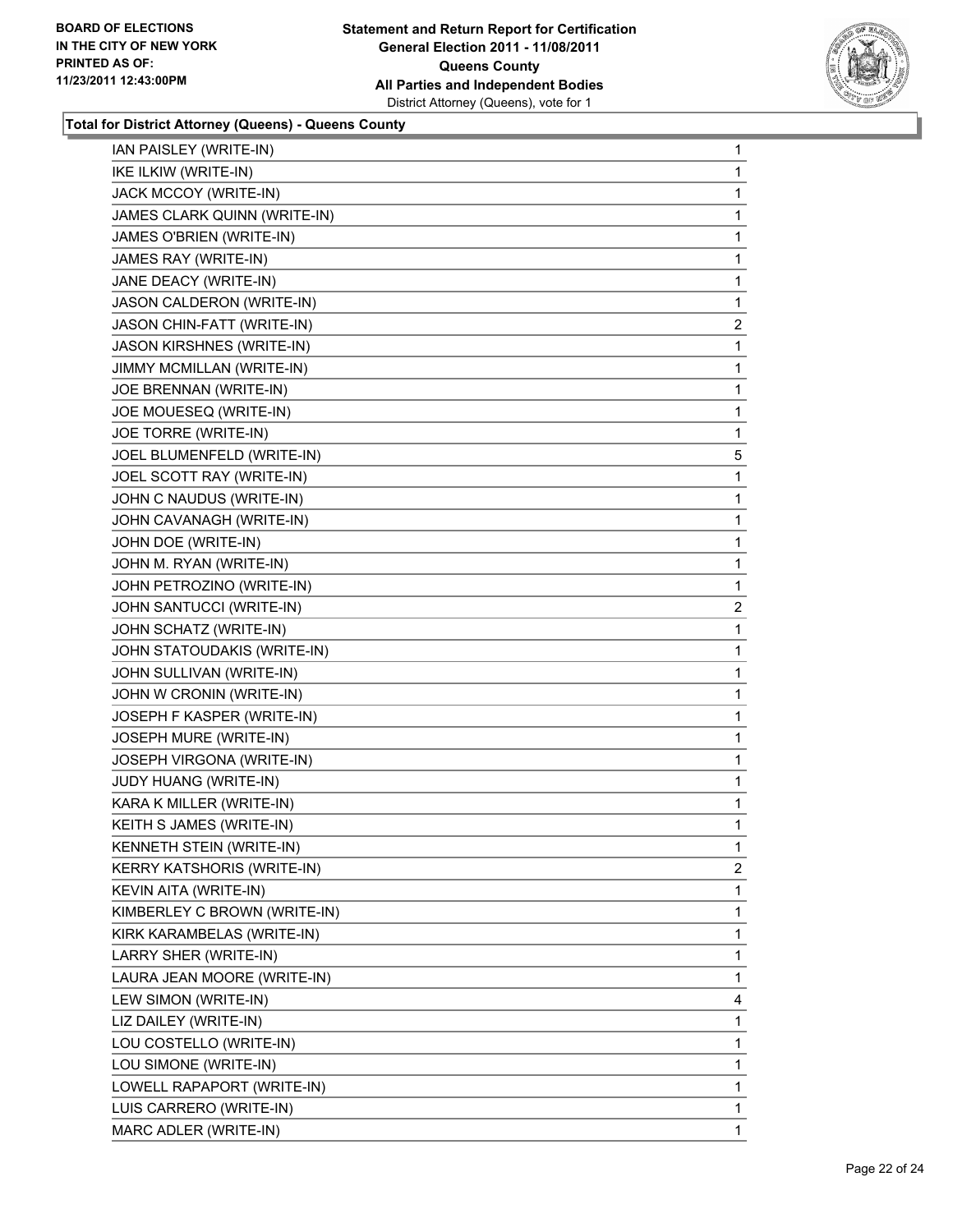

| MARK A KOVACH (WRITE-IN)<br>MARK GREEN (WRITE-IN)<br>MARK GUTMAN (WRITE-IN)<br>MARTIN FAHREL (WRITE-IN)<br>MARTIN GOLDMAN (WRITE-IN)<br>MARTIN S HERSHKOWITZ (WRITE-IN)<br>MATTHEW DINEEN (WRITE-IN)<br>MATTHEW ENDLICH (WRITE-IN)<br>MATZO BALL (WRITE-IN)<br>MELINDA KATZ (WRITE-IN)<br>MICHAEL D BROWNE (WRITE-IN)<br>MICHAEL DAILY (WRITE-IN)<br>MICHAEL DUVALLE (WRITE-IN)<br>MICHAEL ZILBERG (WRITE-IN)<br>MICKEY MOUSE (WRITE-IN)<br>MIKE BLOOMBERG (WRITE-IN)<br>MILDRED HOLMES (WRITE-IN)<br>MILTON ROGES (WRITE-IN)<br>NEED TO RETIRE (WRITE-IN)<br>NO FIRST/LAST NAME (WRITE-IN)<br>NO NAME (WRITE-IN)<br>NO ONE (WRITE-IN)<br>NOEL LEADER (WRITE-IN)<br>NONE OF THE ABOVE (WRITE-IN)<br>NOT BROWN (WRITE-IN)<br>NOT RICHARD BROWN (WRITE-IN)<br>NYDIA VELAZQUEZ (WRITE-IN)<br>OSCAR HORNE JR (WRITE-IN)<br>PAUL A KEZZNER (WRITE-IN)<br>PAUL KOVZNER (WRITE-IN)<br>PAUL SALOW (WRITE-IN)<br>PAUL SOLOMAN (WRITE-IN)<br>PAULIN EMEELI (WRITE-IN)<br>PETER C LOMTEVAS (WRITE-IN)<br>PETER CARROZZO (WRITE-IN)<br>PETER F VALLONE JR (WRITE-IN)<br>PETER HARGROVE (WRITE-IN)<br>PHOENIX WRIGHT (WRITE-IN)<br>PINKAMENA DIANE PIE (WRITE-IN)<br>RALPH NADES (WRITE-IN)<br>RAYMOND C CARLSON (WRITE-IN)<br>ROBERT C MCGANN (WRITE-IN)<br>ROBERT HOLDEN (WRITE-IN)<br>ROBY FISHER (WRITE-IN)<br>ROCCO DIRICO (WRITE-IN) |                            |                |
|-------------------------------------------------------------------------------------------------------------------------------------------------------------------------------------------------------------------------------------------------------------------------------------------------------------------------------------------------------------------------------------------------------------------------------------------------------------------------------------------------------------------------------------------------------------------------------------------------------------------------------------------------------------------------------------------------------------------------------------------------------------------------------------------------------------------------------------------------------------------------------------------------------------------------------------------------------------------------------------------------------------------------------------------------------------------------------------------------------------------------------------------------------------------------------------------------------------------------------------------------------------------------------------------------------------------------------|----------------------------|----------------|
|                                                                                                                                                                                                                                                                                                                                                                                                                                                                                                                                                                                                                                                                                                                                                                                                                                                                                                                                                                                                                                                                                                                                                                                                                                                                                                                               |                            | $\overline{2}$ |
|                                                                                                                                                                                                                                                                                                                                                                                                                                                                                                                                                                                                                                                                                                                                                                                                                                                                                                                                                                                                                                                                                                                                                                                                                                                                                                                               |                            | 1              |
|                                                                                                                                                                                                                                                                                                                                                                                                                                                                                                                                                                                                                                                                                                                                                                                                                                                                                                                                                                                                                                                                                                                                                                                                                                                                                                                               |                            | $\mathbf{1}$   |
|                                                                                                                                                                                                                                                                                                                                                                                                                                                                                                                                                                                                                                                                                                                                                                                                                                                                                                                                                                                                                                                                                                                                                                                                                                                                                                                               |                            | 1              |
|                                                                                                                                                                                                                                                                                                                                                                                                                                                                                                                                                                                                                                                                                                                                                                                                                                                                                                                                                                                                                                                                                                                                                                                                                                                                                                                               |                            | $\overline{2}$ |
|                                                                                                                                                                                                                                                                                                                                                                                                                                                                                                                                                                                                                                                                                                                                                                                                                                                                                                                                                                                                                                                                                                                                                                                                                                                                                                                               |                            | 1              |
|                                                                                                                                                                                                                                                                                                                                                                                                                                                                                                                                                                                                                                                                                                                                                                                                                                                                                                                                                                                                                                                                                                                                                                                                                                                                                                                               |                            | 1              |
|                                                                                                                                                                                                                                                                                                                                                                                                                                                                                                                                                                                                                                                                                                                                                                                                                                                                                                                                                                                                                                                                                                                                                                                                                                                                                                                               |                            | 1              |
|                                                                                                                                                                                                                                                                                                                                                                                                                                                                                                                                                                                                                                                                                                                                                                                                                                                                                                                                                                                                                                                                                                                                                                                                                                                                                                                               |                            | 1              |
|                                                                                                                                                                                                                                                                                                                                                                                                                                                                                                                                                                                                                                                                                                                                                                                                                                                                                                                                                                                                                                                                                                                                                                                                                                                                                                                               |                            | 1              |
|                                                                                                                                                                                                                                                                                                                                                                                                                                                                                                                                                                                                                                                                                                                                                                                                                                                                                                                                                                                                                                                                                                                                                                                                                                                                                                                               |                            | 1              |
|                                                                                                                                                                                                                                                                                                                                                                                                                                                                                                                                                                                                                                                                                                                                                                                                                                                                                                                                                                                                                                                                                                                                                                                                                                                                                                                               |                            | 1              |
|                                                                                                                                                                                                                                                                                                                                                                                                                                                                                                                                                                                                                                                                                                                                                                                                                                                                                                                                                                                                                                                                                                                                                                                                                                                                                                                               |                            | 2              |
|                                                                                                                                                                                                                                                                                                                                                                                                                                                                                                                                                                                                                                                                                                                                                                                                                                                                                                                                                                                                                                                                                                                                                                                                                                                                                                                               |                            | 1              |
|                                                                                                                                                                                                                                                                                                                                                                                                                                                                                                                                                                                                                                                                                                                                                                                                                                                                                                                                                                                                                                                                                                                                                                                                                                                                                                                               |                            | 11             |
|                                                                                                                                                                                                                                                                                                                                                                                                                                                                                                                                                                                                                                                                                                                                                                                                                                                                                                                                                                                                                                                                                                                                                                                                                                                                                                                               |                            | 1              |
|                                                                                                                                                                                                                                                                                                                                                                                                                                                                                                                                                                                                                                                                                                                                                                                                                                                                                                                                                                                                                                                                                                                                                                                                                                                                                                                               |                            | 1              |
|                                                                                                                                                                                                                                                                                                                                                                                                                                                                                                                                                                                                                                                                                                                                                                                                                                                                                                                                                                                                                                                                                                                                                                                                                                                                                                                               |                            | 1              |
|                                                                                                                                                                                                                                                                                                                                                                                                                                                                                                                                                                                                                                                                                                                                                                                                                                                                                                                                                                                                                                                                                                                                                                                                                                                                                                                               |                            | 1              |
|                                                                                                                                                                                                                                                                                                                                                                                                                                                                                                                                                                                                                                                                                                                                                                                                                                                                                                                                                                                                                                                                                                                                                                                                                                                                                                                               |                            | 17             |
|                                                                                                                                                                                                                                                                                                                                                                                                                                                                                                                                                                                                                                                                                                                                                                                                                                                                                                                                                                                                                                                                                                                                                                                                                                                                                                                               |                            | 19             |
|                                                                                                                                                                                                                                                                                                                                                                                                                                                                                                                                                                                                                                                                                                                                                                                                                                                                                                                                                                                                                                                                                                                                                                                                                                                                                                                               |                            | 1              |
|                                                                                                                                                                                                                                                                                                                                                                                                                                                                                                                                                                                                                                                                                                                                                                                                                                                                                                                                                                                                                                                                                                                                                                                                                                                                                                                               |                            | 1              |
|                                                                                                                                                                                                                                                                                                                                                                                                                                                                                                                                                                                                                                                                                                                                                                                                                                                                                                                                                                                                                                                                                                                                                                                                                                                                                                                               |                            | 2              |
|                                                                                                                                                                                                                                                                                                                                                                                                                                                                                                                                                                                                                                                                                                                                                                                                                                                                                                                                                                                                                                                                                                                                                                                                                                                                                                                               |                            | 2              |
|                                                                                                                                                                                                                                                                                                                                                                                                                                                                                                                                                                                                                                                                                                                                                                                                                                                                                                                                                                                                                                                                                                                                                                                                                                                                                                                               |                            | 1              |
|                                                                                                                                                                                                                                                                                                                                                                                                                                                                                                                                                                                                                                                                                                                                                                                                                                                                                                                                                                                                                                                                                                                                                                                                                                                                                                                               |                            | $\mathbf 1$    |
|                                                                                                                                                                                                                                                                                                                                                                                                                                                                                                                                                                                                                                                                                                                                                                                                                                                                                                                                                                                                                                                                                                                                                                                                                                                                                                                               |                            | 1              |
|                                                                                                                                                                                                                                                                                                                                                                                                                                                                                                                                                                                                                                                                                                                                                                                                                                                                                                                                                                                                                                                                                                                                                                                                                                                                                                                               |                            | 1              |
|                                                                                                                                                                                                                                                                                                                                                                                                                                                                                                                                                                                                                                                                                                                                                                                                                                                                                                                                                                                                                                                                                                                                                                                                                                                                                                                               |                            | $\mathbf 1$    |
|                                                                                                                                                                                                                                                                                                                                                                                                                                                                                                                                                                                                                                                                                                                                                                                                                                                                                                                                                                                                                                                                                                                                                                                                                                                                                                                               |                            | 1              |
|                                                                                                                                                                                                                                                                                                                                                                                                                                                                                                                                                                                                                                                                                                                                                                                                                                                                                                                                                                                                                                                                                                                                                                                                                                                                                                                               |                            | 1              |
|                                                                                                                                                                                                                                                                                                                                                                                                                                                                                                                                                                                                                                                                                                                                                                                                                                                                                                                                                                                                                                                                                                                                                                                                                                                                                                                               |                            | 1              |
|                                                                                                                                                                                                                                                                                                                                                                                                                                                                                                                                                                                                                                                                                                                                                                                                                                                                                                                                                                                                                                                                                                                                                                                                                                                                                                                               |                            | 1              |
|                                                                                                                                                                                                                                                                                                                                                                                                                                                                                                                                                                                                                                                                                                                                                                                                                                                                                                                                                                                                                                                                                                                                                                                                                                                                                                                               |                            | 1              |
|                                                                                                                                                                                                                                                                                                                                                                                                                                                                                                                                                                                                                                                                                                                                                                                                                                                                                                                                                                                                                                                                                                                                                                                                                                                                                                                               |                            | 2              |
|                                                                                                                                                                                                                                                                                                                                                                                                                                                                                                                                                                                                                                                                                                                                                                                                                                                                                                                                                                                                                                                                                                                                                                                                                                                                                                                               |                            | 1              |
|                                                                                                                                                                                                                                                                                                                                                                                                                                                                                                                                                                                                                                                                                                                                                                                                                                                                                                                                                                                                                                                                                                                                                                                                                                                                                                                               |                            | 1              |
|                                                                                                                                                                                                                                                                                                                                                                                                                                                                                                                                                                                                                                                                                                                                                                                                                                                                                                                                                                                                                                                                                                                                                                                                                                                                                                                               |                            | 1              |
|                                                                                                                                                                                                                                                                                                                                                                                                                                                                                                                                                                                                                                                                                                                                                                                                                                                                                                                                                                                                                                                                                                                                                                                                                                                                                                                               |                            | 1              |
|                                                                                                                                                                                                                                                                                                                                                                                                                                                                                                                                                                                                                                                                                                                                                                                                                                                                                                                                                                                                                                                                                                                                                                                                                                                                                                                               |                            | 1              |
|                                                                                                                                                                                                                                                                                                                                                                                                                                                                                                                                                                                                                                                                                                                                                                                                                                                                                                                                                                                                                                                                                                                                                                                                                                                                                                                               |                            | 4              |
|                                                                                                                                                                                                                                                                                                                                                                                                                                                                                                                                                                                                                                                                                                                                                                                                                                                                                                                                                                                                                                                                                                                                                                                                                                                                                                                               |                            | 1              |
|                                                                                                                                                                                                                                                                                                                                                                                                                                                                                                                                                                                                                                                                                                                                                                                                                                                                                                                                                                                                                                                                                                                                                                                                                                                                                                                               |                            | 1              |
|                                                                                                                                                                                                                                                                                                                                                                                                                                                                                                                                                                                                                                                                                                                                                                                                                                                                                                                                                                                                                                                                                                                                                                                                                                                                                                                               |                            | 1              |
|                                                                                                                                                                                                                                                                                                                                                                                                                                                                                                                                                                                                                                                                                                                                                                                                                                                                                                                                                                                                                                                                                                                                                                                                                                                                                                                               | RUDOLF GIULIANI (WRITE-IN) | $\overline{2}$ |